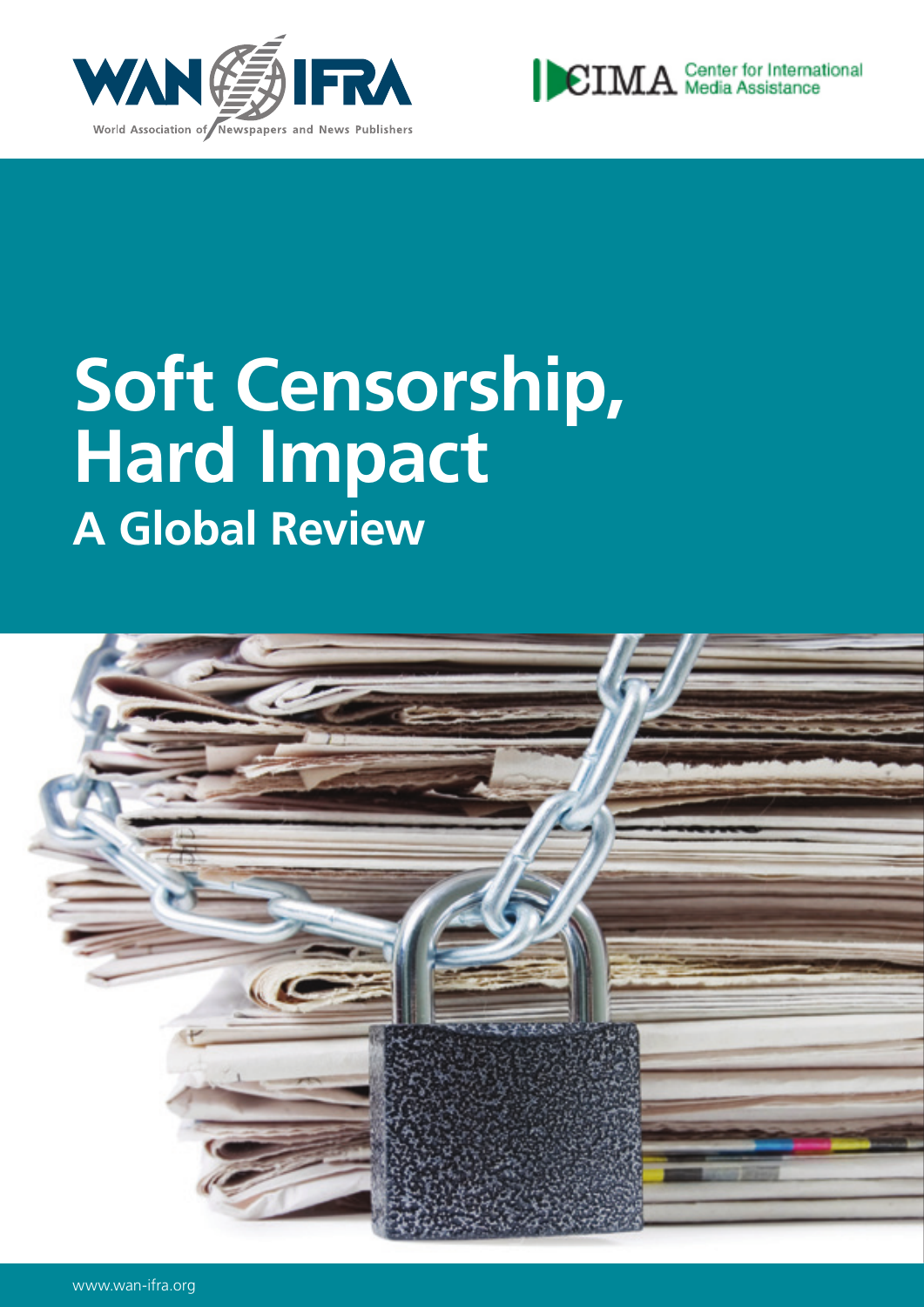## **Soft Censorship, Hard Impact** A Global Review



© 2014 WAN-IFRA

#### **PUBLISHED BY:**

**WAN-IFRA** World Association of Newspapers and News Publishers 96 bis, Rue Beaubourg 75003 Paris, France www.wan-ifra.org

**WAN-IFRA CEO:** Vincent Peyrègne

#### **EDITORIAL COORDINATOR:**

Mariona Sanz Cortell

#### **RESEARCH:** Mira Milosevic, Thomas R. Lansner

#### **WRITER AND EDITOR:**

Thomas R. Lansner

#### **RESEARCH PARTNERS:**

**Center for International Media Assistance** National Endowment for Democracy 1025 F Street, N.W., 8th Floor Washington, DC 20004, USA www.cima.ned.org

#### **Open Society Justice Initiative**

224 West 57th Street New York, New York 10019, USA www.opensocietyfoundations.org

**SUPPORTED BY: Open Society Foundations** www.opensocietyfoundations.org

#### **SPECIAL THANKS TO:**

Darian Pavli, Senior Attorney at Open Society Justice Initiative, for his advice on the research methodology, legal and policy questions; and all colleagues who made this research possible.

#### **DESIGN AND PREPRESS:**

Snezana Vukmirovic, Ivan Cosic, [Plain&Hill Serbia](http://fb.me/plainandhill)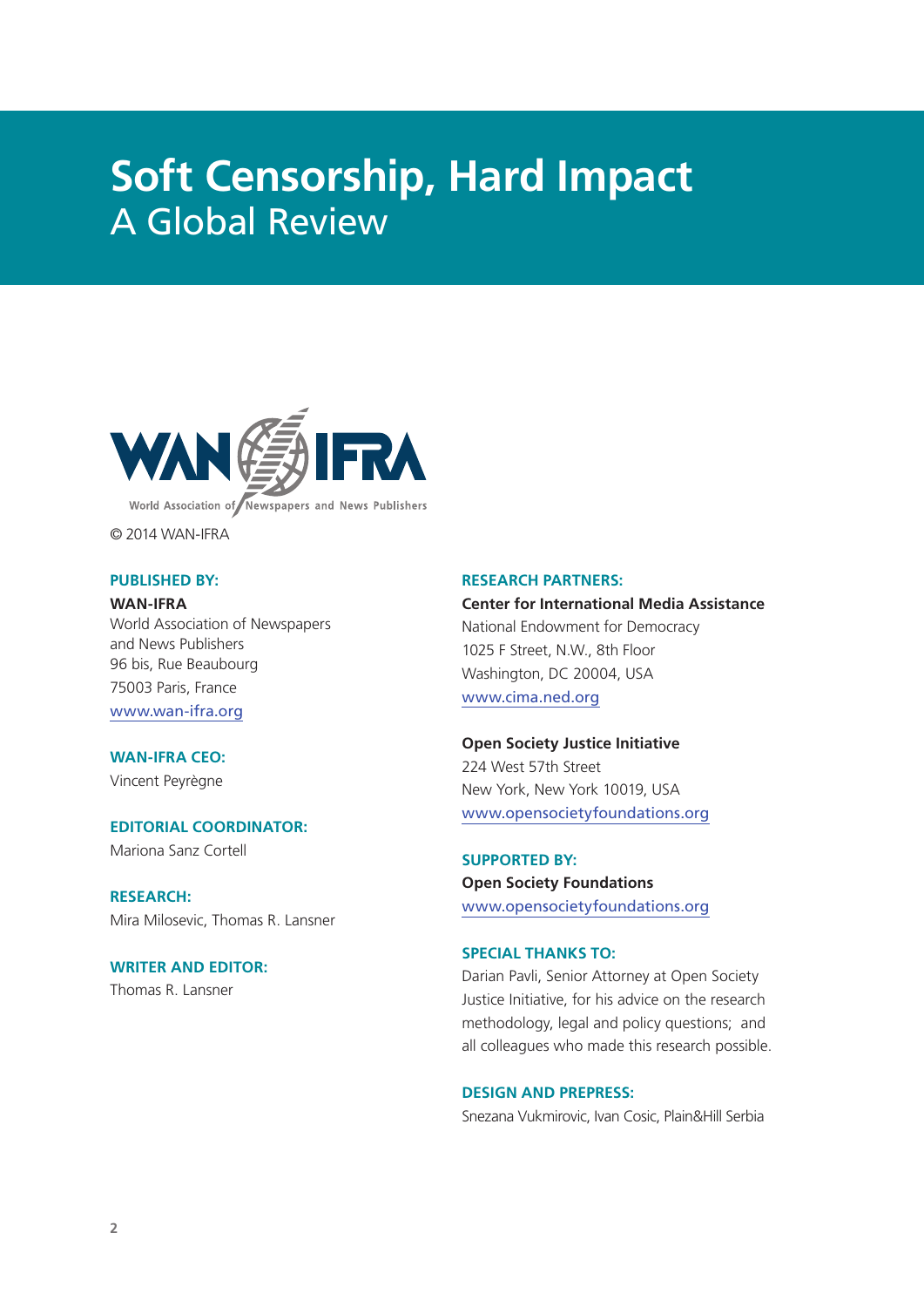## Table of Contents

| Responding to Soft Censorship: Expose and Reform  4                             |  |
|---------------------------------------------------------------------------------|--|
|                                                                                 |  |
|                                                                                 |  |
|                                                                                 |  |
|                                                                                 |  |
|                                                                                 |  |
|                                                                                 |  |
|                                                                                 |  |
| Summaries of the First Four Soft                                                |  |
|                                                                                 |  |
| Hungary - Capturing Them Softly: Soft Censorship and State Capture in the       |  |
|                                                                                 |  |
| Malaysia - Monopolizing the Nation: Soft Censorship in Malaysia <sup>2</sup> 17 |  |
| Mexico - Buying Compliance: Governmental Advertising and                        |  |
|                                                                                 |  |
|                                                                                 |  |
|                                                                                 |  |
|                                                                                 |  |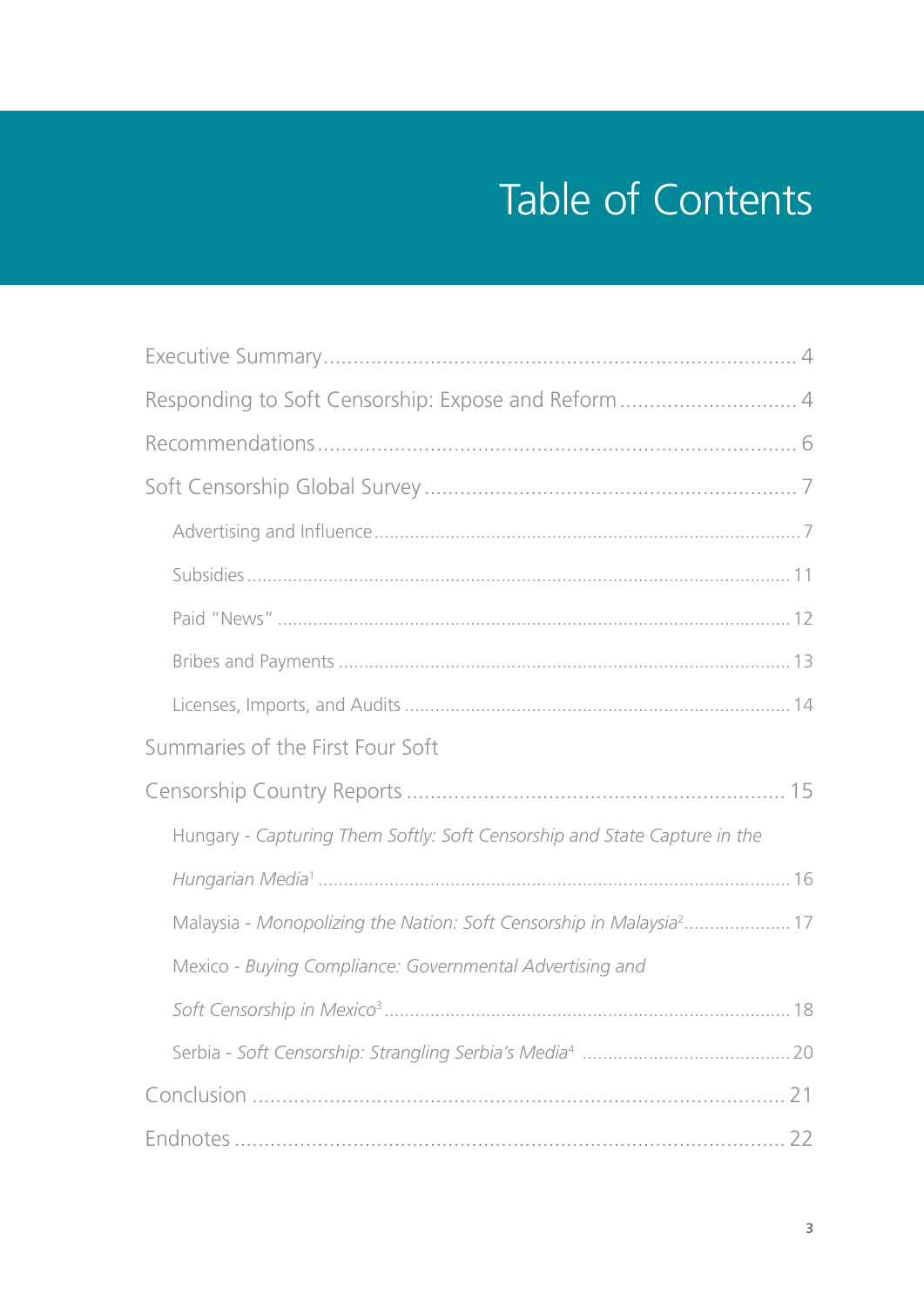## <span id="page-3-0"></span>Executive Summary

Soft Censorship is growing alarmingly as a global phenomenon. Official "soft censorship" (or "indirect government censorship") describes an array of official actions intended to influence media output short of legal or extra-legal bans, direct censorship of specific content, or physical attacks on media outlets or media practitioners.

The tactics of official soft censorship are increasingly pervasive and alarmingly effective means of media manipulation and control around the world. Especially devastating in times of economic instability, governments are aware that soft censorship does not generate the international outcry evoked by killing journalists or shuttering publications. Although it is less visible, soft censorship can be equally insidious, and must be recognised for the very serious threat to media independence and press freedom it is today.

New research shows that what has long been known in Latin America as *censura sutil* or *censura indirecta* is practiced in diverse forms around the world. The late Cameroonian journalist and media freedom advocate Pius Njawe observed that soft censorship is "sophisticated repression [that] requires a sophisticated response."5

The response required to combat many elements of soft censorship is growing clearer.

Synopses of incidences of soft censorship reported by human rights and press freedom groups6 and numerous media outlets are presented in this report. Also summarized are the findings of four recent investigations by regional experts into soft censorship in Hungary, Malaysia, Mexico, and Serbia. These reports, based on extensive research and interviews, are part of the Soft Censorship Global Review series. They were produced by the World Association of Newspapers and News Publishers (WAN-IFRA) in cooperation with the Center for International Media Assistance (CIMA), with funding of the Open Society Foundations.

A crucial first step in battling soft censorship is recognizing and exposing its existence. Investigations and analyses by media, civil society groups and academics are now using corporate reports, public documents, freedom of information requests, and wide-ranging interviews to reveal the extent of soft censorship in several countries. These findings are being transformed into advocacy that demands full transparency and fairness in allocation of all public funds for advertising and media support—and promotes the highest ethical professional standards for media outlets and individual media practitioners in all relations with governments at every level.

## Responding to Soft Censorship: Expose and Reform

Soft censorship is used to promote positive coverage of—and to punish media outlets that criticize—officials or their actions. It is the practice of influencing news coverage of state bodies and officials and their policies and activities through allocation or withholding of state media spending (subsidies, advertising, and other media contracts or assistance), or selective application of licensing, permits or regulations, to shape the broad media landscape; promote or diminish the economic viability of specific media houses or outlets; and/or reward or punish content produced by individual media workers.

These various types of soft censorship are deployed to different degrees and at different times in many countries, and are all potentially debilitating to free and independent media. Soft censorship can evoke pervasive self-censorship that restricts reporting while maintaining the appearance of media freedom.

Governments habitually seek new avenues of soft censorship to influence media content.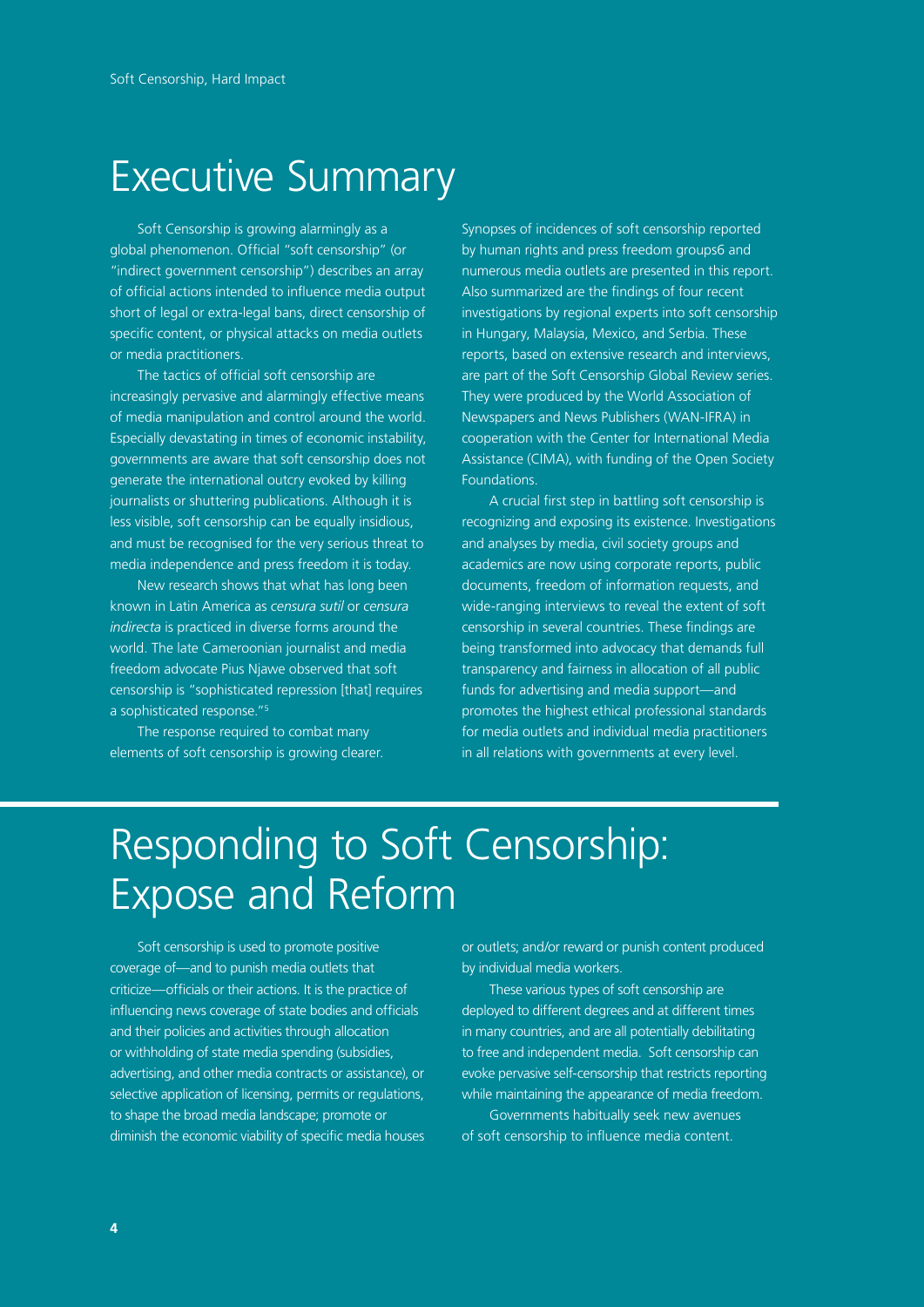*Soft Censorship, Hard Impact* focuses primarily on financial aspects of official soft censorship: pressures to influence news coverage through biased, and/or nontransparent allocation or withholding of state/ government media advertising and subsidies, or similar financial instruments; use of paid news and outright bribery; and abuse of regulatory powers.

Reflecting recent research, this report groups examples of these efforts into the five categories below. These classifications are neither exclusive nor exhaustive, and sometimes converge and/ or are deployed as parallel or complimentary soft censorship tactics.

#### **Advertising and influence**

The abusive allocation of government advertising to reward positive coverage and punish critical coverage is doubly pernicious, as taxpayer money and public wealth is used and abused to promote partisan or personal interests. The opaque and purposefully prejudiced use of official advertising subverts both media freedom and public knowledge.

#### **Subsidies**

The abusive allocation of subsidies also means that taxpayer money is used to promote partisan or private commercial interests. In numerous countries, direct subsidies distort the media landscape by propping up state media, or through biased distribution to media backing incumbent regimes.

#### **Paid "News"**

Paid content disguised as news is a widespread form of media manipulation. Audiences are denied the honest and impartial reporting that professional journalism should supply. In many cases, arrangements formalized with media outlets institutionalize biased coverage of crucial matters.

#### **Bribery/Payments**

At the most delinguent end of the spectrum. journalists, editors and media outlets are often offered—and sometimes seek—direct payments or other compensation to shape or slant their reporting. It is a form of soft censorship often used in countries where journalists are poorly paid to favour and reward positive coverage.

#### **Licenses, Imports, Audits**

Several other tools and techniques are used as tools of soft censorship, although the boundaries between these and hard censorship can be indistinct or overlapping. Onerous licensing regimes are one example. Restricting access to physical means of production, such as barring import of newsprint, is another. Inspections and tax audits might be used as harassment that imposes serious costs and inconvenience on targeted media outlets or individuals, or means to shutter independent or critical voices.

Beyond the scope of the investigations detailed here are myriad forms of unofficial indirect censorship that may affect media output. These may rise from cultural, religious, or other social norms and traditions, or adherence to societal narratives that influence institutional and individual reporting, and which might be promoted or imposed by a variety of non-state actors.

An early elaboration of the concept of indirect government censorship as soft censorship was offered by the Open Society Justice Initiative [OSJI which continues to partner in these reportsl in a 2005 paper that described three main forms: abuse of public funds and monopolies, abuse of regulatory and inspection powers, and extra-legal pressures.<sup>7</sup> "Indirect pressures," the paper observed, "combine a semblance of legality with clearly unlawful methods and goals of improperly influencing media content and other forms of political expression."

A study of soft censorship in seven Latin American countries, *The Price of Silence: The Growing Threat of Soft Censorship in Latin America,* was issued in 2008 by the Argentine Association for Civil Rights and the OSJI.<sup>8</sup> A 2009 report by the Center for International Media Assistance (CIMA) was among the first efforts to assess soft censorship as a global phenomenon $9$ 

This report builds on these and other efforts to identify and understand the bases and mechanisms of official soft censorship—and suggest means to combat it.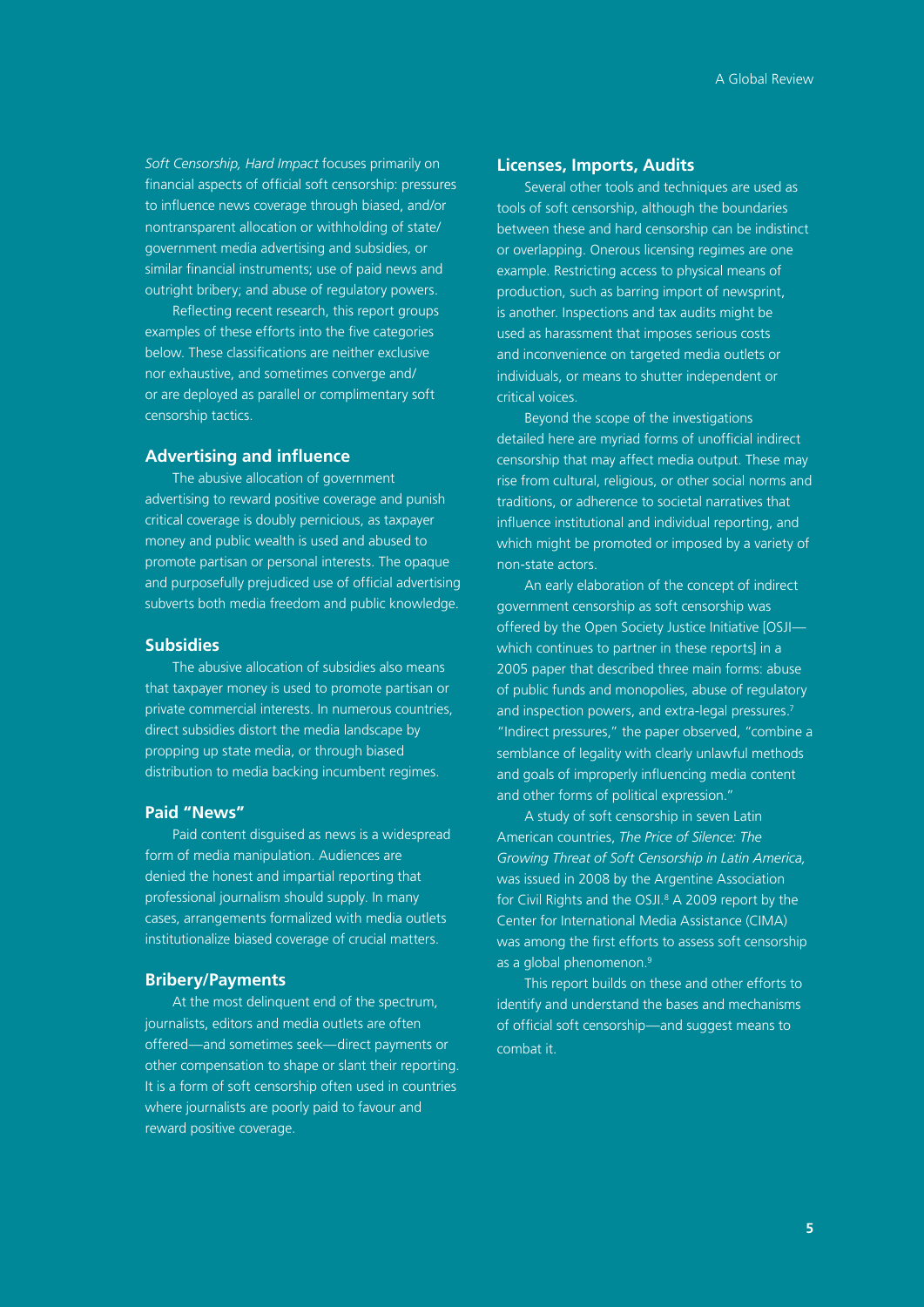## <span id="page-5-0"></span>Recommendations

The country reports on Hungary, Malaysia, Mexico, and Serbia supported by WAN/IFRA and CIMA (summarized later in this report) offer a series of suggestions to expose and reform soft censorship. Several were country-specific, but these eight overarching recommendations address the most salient problems of soft censorship globally:

1. Laws and regulations guaranteeing fair and transparent official advertising should be enacted and properly enforced.10

- 2. Impartial audience measuring systems based on certified standards should be established to ensure that advertising allocation can be based on technical criteria.
- 3. All state funding for media development and support should be allocated in public competitions on principles of transparent and non-discriminatory state aid under equal conditions for all media.
- 4. All state funding for media development and support should be paid in a transparent manner, with clear audit and reporting rules.
- 5. Laws should provide significant penalties to state bodies and officials violating prohibitions on use of public funds to promote individual or partisan political interests.

- 6. Any state support of content production must be clearly separated from its role as advertiser, with editorial integrity explicitly guaranteed, and be subject to transparent review.
- 7. All broadcast licenses and spectrum allocation should be fully, clearly, and transparently regulated by law, based on objective, clear, public, and democratic criteria.

8. Media owners and journalists should adopt clear codes of conduct that ban accepting bribes or any other gifts or compensation that influence coverage.

 $\mathcal{L}(\mathcal{L}(\mathcal{L}(\mathcal{L}(\mathcal{L}(\mathcal{L}(\mathcal{L}(\mathcal{L}(\mathcal{L}(\mathcal{L}(\mathcal{L}(\mathcal{L}(\mathcal{L}(\mathcal{L}(\mathcal{L}(\mathcal{L}(\mathcal{L}(\mathcal{L}(\mathcal{L}(\mathcal{L}(\mathcal{L}(\mathcal{L}(\mathcal{L}(\mathcal{L}(\mathcal{L}(\mathcal{L}(\mathcal{L}(\mathcal{L}(\mathcal{L}(\mathcal{L}(\mathcal{L}(\mathcal{L}(\mathcal{L}(\mathcal{L}(\mathcal{L}(\mathcal{L}(\mathcal{$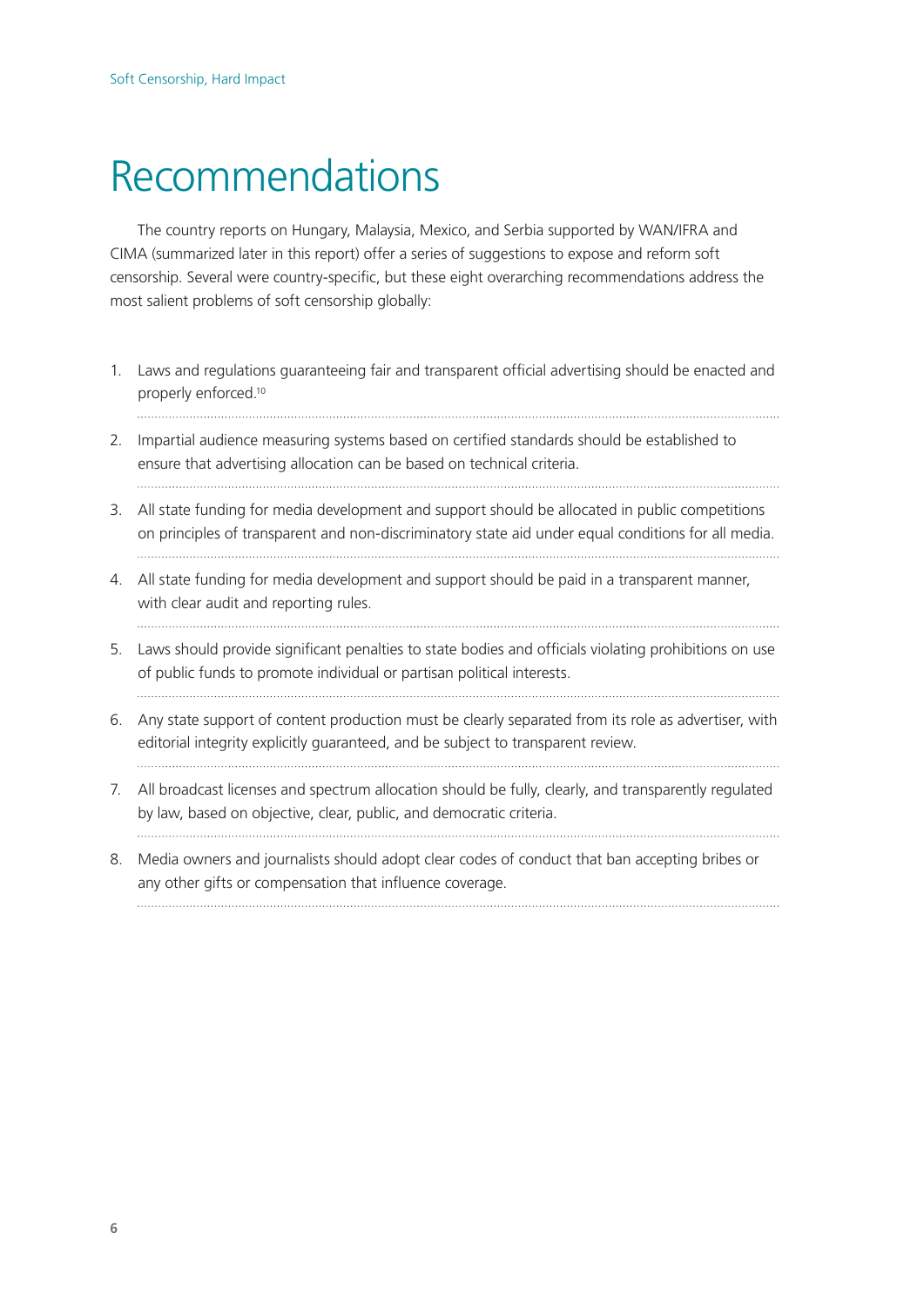## <span id="page-6-0"></span>Soft Censorship Global Survey

Soft Censorship is a growing challenge to media freedom around the world. Examples from 30 countries are noted below, falling in several principal (and sometimes overlapping) areas: advertising and influence; subsidies; paid "news"; bribery/payments; and licenses, imports, audits, etc.

### Advertising and Influence

The powerful impact of biased governmental advertising allocation on media viability and editorial policies is noted in the Hungary, Malaysia, Mexico, and Serbia country reports. The opaque and purposefully prejudiced use of official advertising subverts media freedom and public knowledge in many other countries, as examples below demonstrate.

#### The Americas

- **Argentina**'s government is accused of routinely manipulating distribution of official advertising to limit free speech, according to many press freedom organizations.17 The newspapers *Clarín* and *La Nación* account for 60 percent of the readership in Buenos Aries, but receive just 2.5 percent of government advertising. Other newspapers with a small fraction of the circulation are awarded far more official advertising.18
- In **Colombia**, local media depend heavily on advertising by regional and municipal government agencies to stay in business, encouraging collusion among media owners, journalists, and officials, Freedom House reported.19
- According to the Inter American Press Association, the effect of uneven distribution is particularly devastating in countries such as **Ecuador,**20 where the government is the largest advertiser and therefore in a position to extort undue influence over independent media outlets.<sup>21/22</sup>
- According to the Media Development Investment Fund (MDIF), evidence exists in **Guatemala** of an arbitrary allocation of public advertising that distorts the local print market and discriminates against *El Periódico*, the country's single most independent media outlet.<sup>23</sup>
- In **Mexico**, the soft censorship country report's research and extensive interviewing exposes how federal and local governments use official advertising to shape editorial lines as well as to push partisan agendas, selectively funding media outlets that support certain officials and their policies.<sup>24</sup>
- The family of President Ortega controls much of the broadcast media in **Nicaragua**.<sup>25</sup> Between 2007-2008, 80 percent of the USD 3.5 million state advertising budget was reportedly channeled into a broadcaster owned by President Ortega's sons.<sup>26</sup> It is also reported that the president's wife tried to buy shares in *El Nuevo Diario*, one of the biggest newspapers in the country, after the government cut publicity that accounted for a quarter of the paper's advertising revenue. Negotiations fell through when another buyer emerged.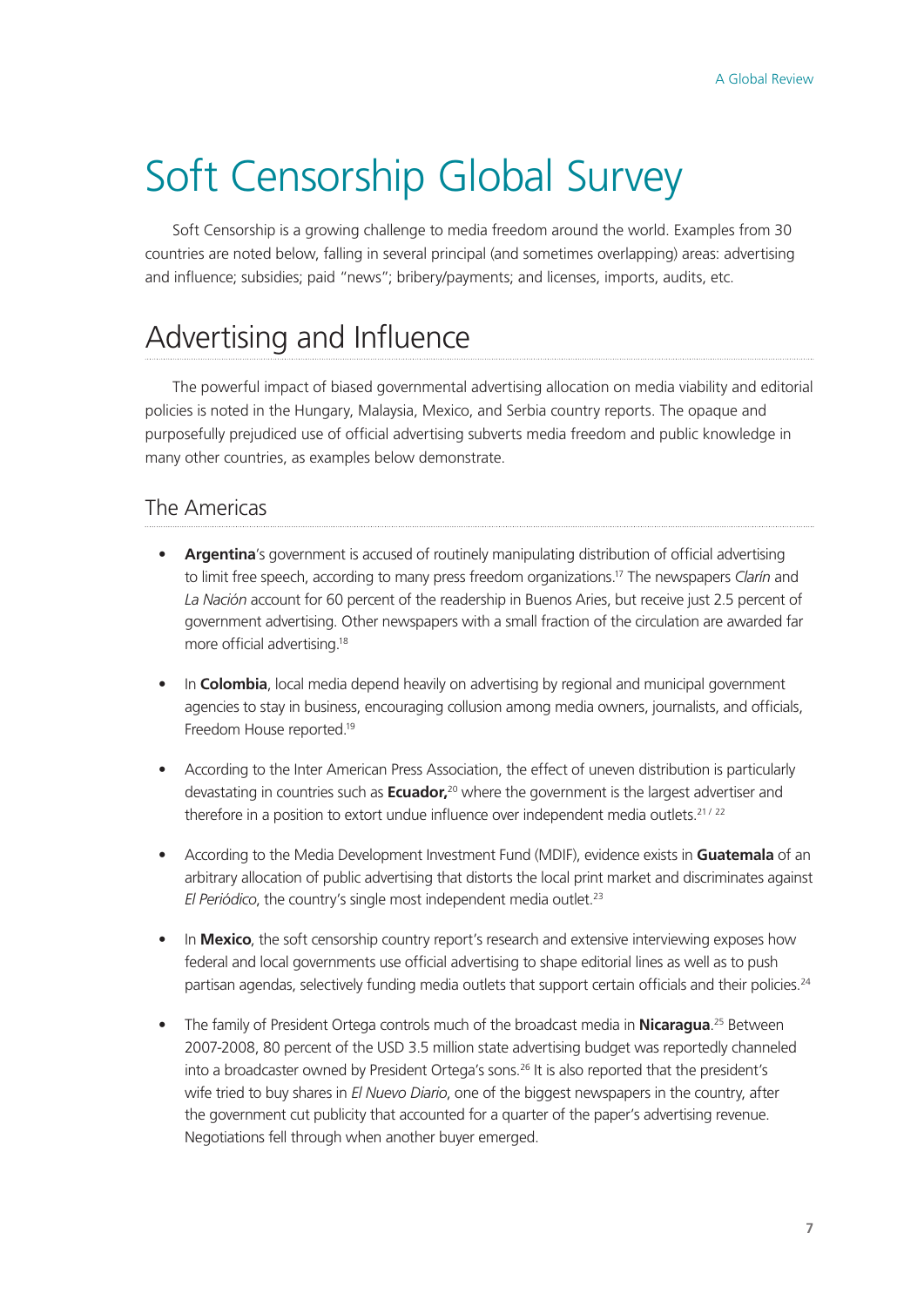#### Africa

- • In **Botswana**, dominance by the state-controlled and free *Daily News* distorts the press market. Subsidized advertising rates are kept artificially low, undermining profitability of independent media.27 In 2012, the government restricted state advertising in private weekly newspapers deemed too critical of the government and made unsuccessful efforts to ban private advertising in the daily *Mmegi* and the *Sunday Standard*, Freedom House found.28
- **Liberia** has no legislation regulating the placement of government advertising. According to IREX, the Liberian government accounts for the majority of advertising in the country and places its advertisements in "friendly" newspapers.<sup>29</sup> The issue affects many publications reportedly owned for decades by either "private business interests or secretly funded by the government".<sup>30/31</sup>
- • In 2012, **Namibia's** government ended a decade-long advertising boycott of *The Namibian*, the country's largest daily newspaper. In 2000, then President Sam Nujoma blocked all government advertising and purchases of the leading daily because he perceived the newspaper to be antigovernment.<sup>32</sup>
- In **Senegal**, an estimated 85 percent of advertising revenues are reserved for state-run media, according to IREX. In 2008, during a newscast on state-run television, the head of communications for the ruling Senegalese Democratic Party, Farba Senghor, invited all the state department heads close to the ruling party, and all the party's loyalists, to boycott private media and suspend subscriptions and advertising contracts to punish them for what he called a critical tone against the president and the government.<sup>33</sup> It is believed that the state and its agencies have been observing an unofficial boycott of private media deemed "hostile" since then.<sup>34</sup>
- The **South African** government has favored advertising boycotts in response to critical coverage in newspapers in recent years. In June 2011, for example, the Zuma government announced a R1 million (around USD 96,500) cabinet-approved advertising budget for newspapers that "assist the government in getting its message across,"35 according to Freedom House.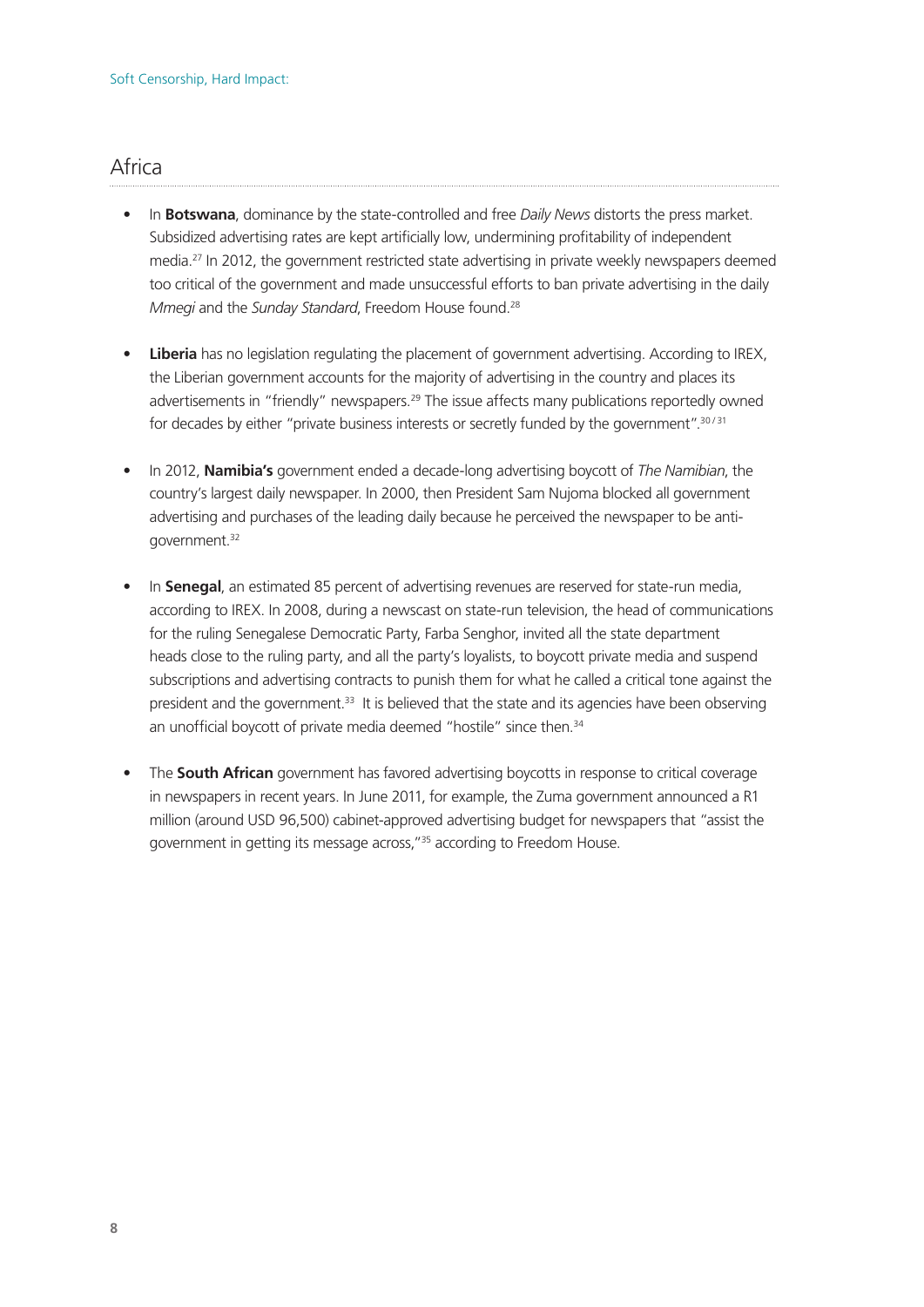#### Asia

- • Independent and anti-government media in **Azerbaijan** are discriminated against via an unbalanced allocation of state advertising, while private advertisers, who provide the largest portion of media advertising revenue, are actively discouraged from placing advertisements in such publications.36 IREX reported in 2011 that the opposition newspaper *Azadliq* was struggling to survive because of an advertising boycott, while pro-government paper *Azerbaijan* enjoyed regular income from advertising placed by the government and by government-endorsed companies, as well as official announcements.
- **Cambodia's** media struggle to maintain editorial integrity, often succumbing to government (or private) influence that is rewarded with advertising. An estimated 99 percent of local advertising revenue is found in just a handful of newspapers.<sup>37</sup> There is no independent regulatory body. Subsidizing news is reportedly endemic, especially among Khmer language publications.<sup>38</sup>
- In Hong Kong, CIMA found that advertising boycotts are particularly aggressive, with government not only withholding state advertising but discouraging private advertisers from using specific media outlets.39 The Chinese government has used its influence to discourage private advertisers from funding publications that it does not endorse, such as *Next Media*, a pro-democracy publication that openly opposed the security law, known as Article 23, and promoted the campaign that helped block its passage. As a result, this overt opposition to the government agenda led to an advertising boycott of *Next Media* not only by the state and state-owned companies, but also by private advertisers that had been warned off by the government. The boycott is estimated to have induced an overall annual loss of approximately USD 25.8 million for *Next Media*, and is believed to have produced a chilling effect on other media.40
- In **Kazakhstan**, IREX reported that publicly owned publications have no incentive to be profitable, since to do so would result in cuts in revenue from state advertising.<sup>41</sup> While all types of print media are supposed to receive state contributions of some kind, pro-government publications often receiving preferential treatment over independent and potentially critical outlets. While a local state-run newspaper in 2011 received funding amounting to USD235,000, an independent newspaper received only USD6,700 in the same year.
- In **Nepal**, the Kantipur group accused the Indian Embassy of interfering with its coverage in 2010 by punitively withdrawing advertisements from its English-language newspapers, *Kantipur* and the *Kathmandu Post*, CPJ reported.42
- In **Pakistan**, the government uses newspapers' heavy reliance on state advertising to influence coverage. The Dawn Media Group suffered a 60 percent cut to its state advertising share in 2006 after refusing to join a media blackout on military operations against Taliban and al-Qaeda forces.<sup>43</sup>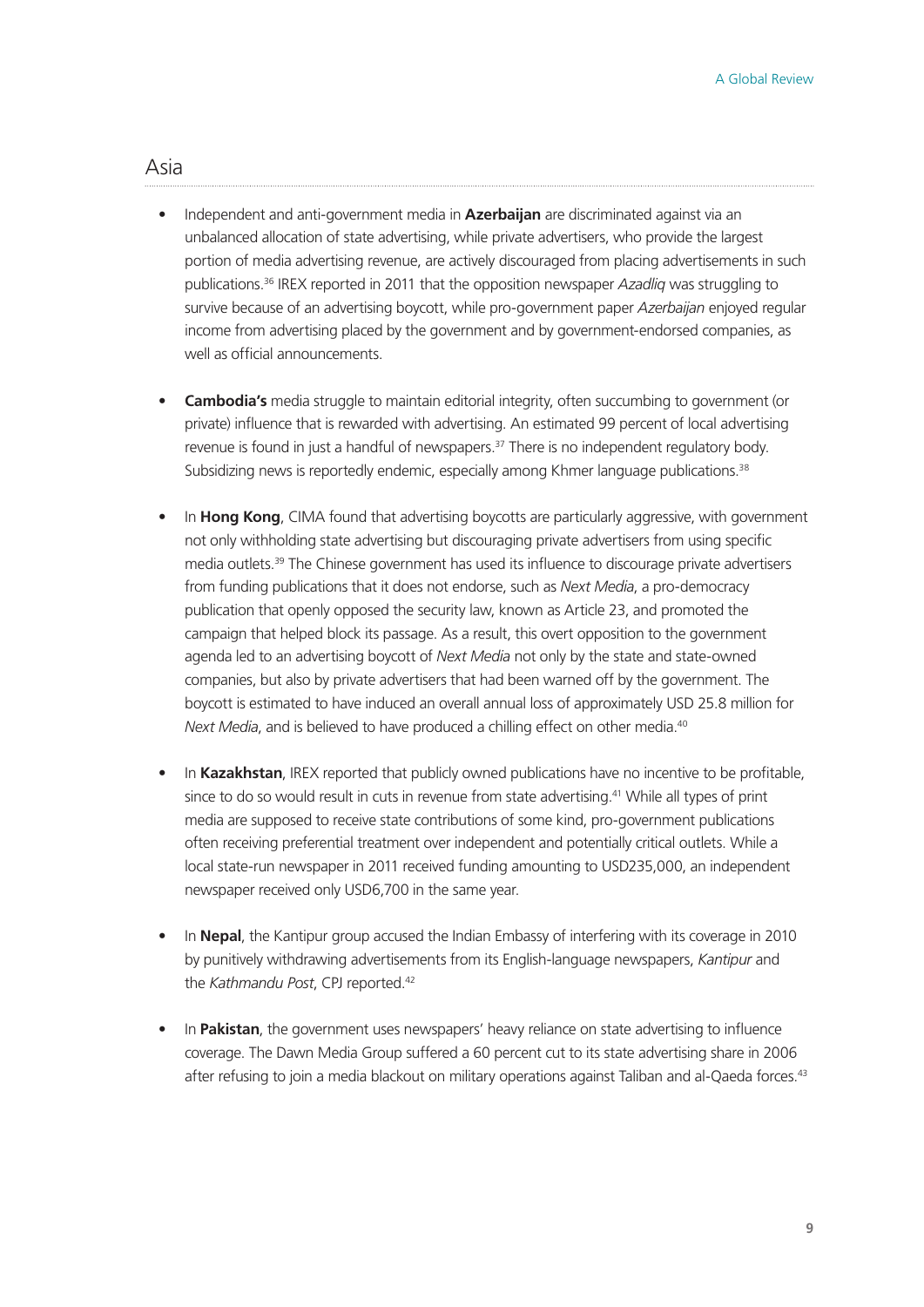#### Europe

- *• Balkan Insight*, the media outlet of the Balkan Investigative Reporting Network, reported in 2013 that **Albania's** Council of Ministers spent hundreds of thousands of euro in 2008 and 2010 on adverts broadcast on *TV Klan*, a private TV station owned by Aleksander Franaj, a strong supporter of former Prime Minister Sali Berisha, as part of a broad scheme to promote pro-government media, which ran during the eight years that the centre-right Democratic Party held power.<sup>11</sup>
- According to IREX, in **Bulgaria** there is a growing concern that big advertisers, both nationally and locally, are forced to place their ad budgets with certain media through political influence. The 2011 presidential and local elections brought other problems to the surface, including hidden political advertising in the commercial media.12
- Mediadem, a European research project, reported that existing regulations on the equal and just distribution of state advertising budgets in **Greece** are believed to be generally ignored or poorly implemented.13 Direct control through advertising fees is another tactic, and there is a lack of transparency in state funding for advertising in the printed press and other media.14 Printed press, radio and television are all said to have relied heavily in recent years on state and pro-government private advertising contracts.
- WAN-IFRA flagged actions by the Regional Government of **Madeira, Portugal** to influence local media through of advertising allocations in April 2009 and again in June 2012. The regional authorities placed 172 pages of advertising with local government owned *Jornal de Madeira* in 2011 alone, while the privately owned *Diário de Notícias* received only 8.5 pages.15
- **Ukrainian** state advertising distribution has allegedly discriminated against regional independent media since the financial crisis, according to IREX. The government has reportedly reduced the transparency of public bids and allocated more advertising to state-run media.16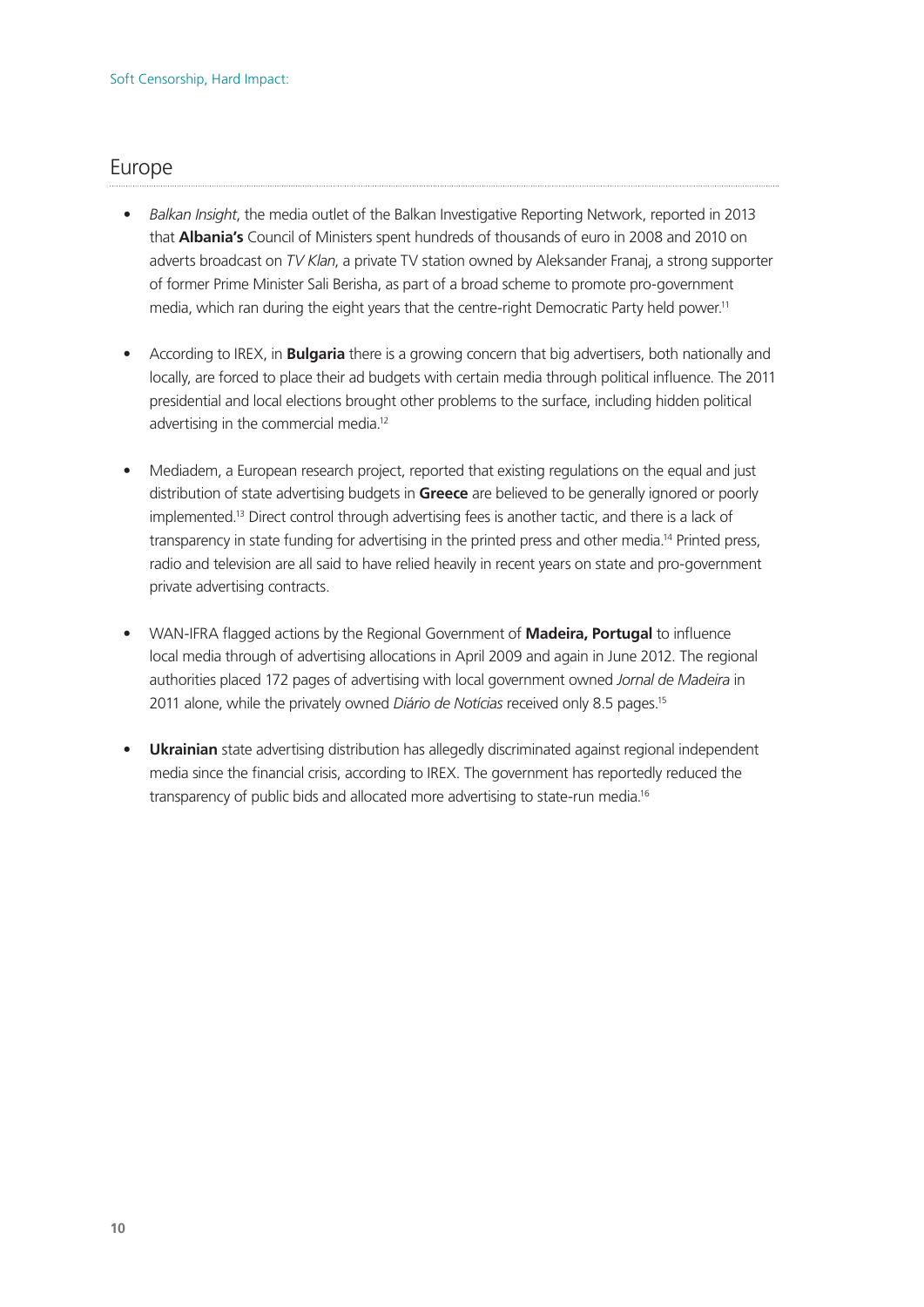### <span id="page-10-0"></span>**Subsidies**

In numerous countries, direct subsidies distort the media landscape by propping up state media, or through biased distribution to media backing incumbent regimes. Examples include:

- In **Bulgaria**, the government uses direct and indirect subsidies to exert pressure on critical media and to reward loyal media. The influence of local governments on smaller local media is overwhelming, and many outlets have become mouthpieces for the authorities, according to IREX.44 A similar model is reportedly being applied on the national level towards bigger national media, where the government is using its role in the distribution of Bulgarian public and European structural funds to reward loyalist media by awarding contracts for communication campaigns to large media and creating a financial dependence on public funds as a tool of content control. Another approach is allegedly depositing large amounts of public resources with the bank connected to one of the large media groups in the country that openly supports and promotes the government.45 / 46
- In **Kazakhstan**, all types of print media are supposed to receive state contributions of some kind, but pro-government publications often receive preferential treatment over independent and potentially critical outlets. According to IREX, a local state-run newspaper received funding amounting to USD 235,000 in 2011, the same year an independent newspaper received only USD 6,700.47
- In Senegal, the pro-government publication Le Soleil received indirect state funding in 2008 via a special elections subsidy for positive coverage, advertising and announcements, the Friedrich Ebert Stiftung found.48 IREX calculated that the state subsidy to private media in 2008 was West African CFA 300 million (USD 720,000).49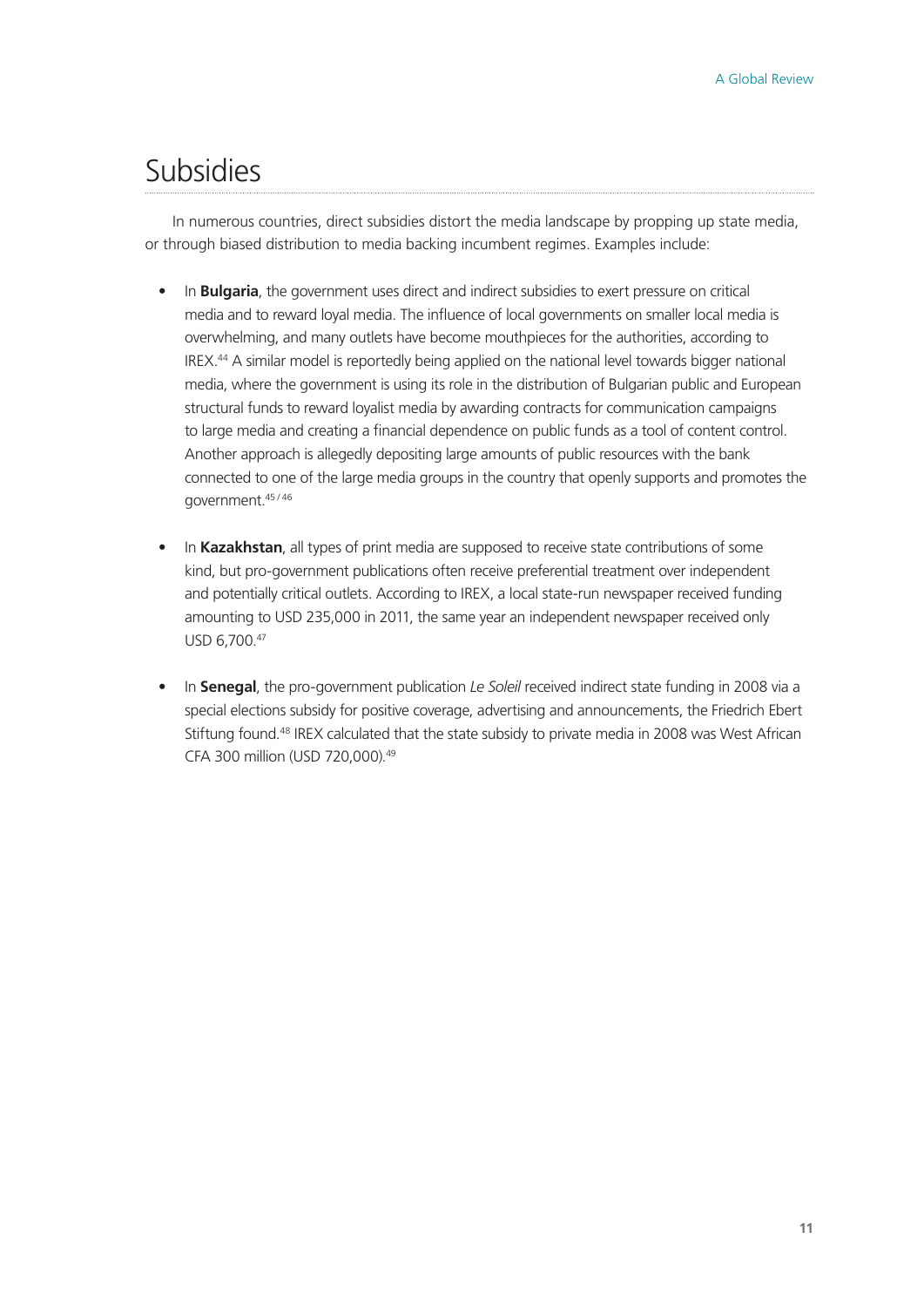## <span id="page-11-0"></span>Paid "News"

Paid content disguised as news is a widespread form of media manipulation and can be a form of soft censorship. Audiences are denied the honest and impartial reporting that professional journalism should supply. In many cases, arrangements formalized with media outlets go far beyond ad hoc bribes or payments [described in the next section] and institutionalize biased coverage of crucial matters.

- • In **India**, the official Indian Press Council 2010 report entitled *Paid News: How Corruption of Media Undermines Democracy*50 alleges that both media and politicians engaged in clandestinely disguising paid content as regular news coverage. This phenomenon, dubbed "paid news", has been found by the Press Council to evade election spending limits and violate many applicable local laws, including tax and election regulation.<sup>51</sup>
- • "Hidden advertising" in the media is reportedly a serious issue in **Latvia**, particularly troublesome in the Russian language publications, the European Journalism Centre found.<sup>52</sup> Paid content is offered as professional journalistic content "against pay or other agreements, and not as a result of journalistic evaluation."53
- Advertising contracts offered by **Serbian** state bodies often require media outlets to broadcast/ publish interviews with state officials or public relations materials on the work of state organs or public enterprises as news, the WAN-IFRA Soft Censorship report found.<sup>54</sup> These are not marked as paid content, and may mislead the public into believing that they are independent journalistic reporting.<sup>55</sup>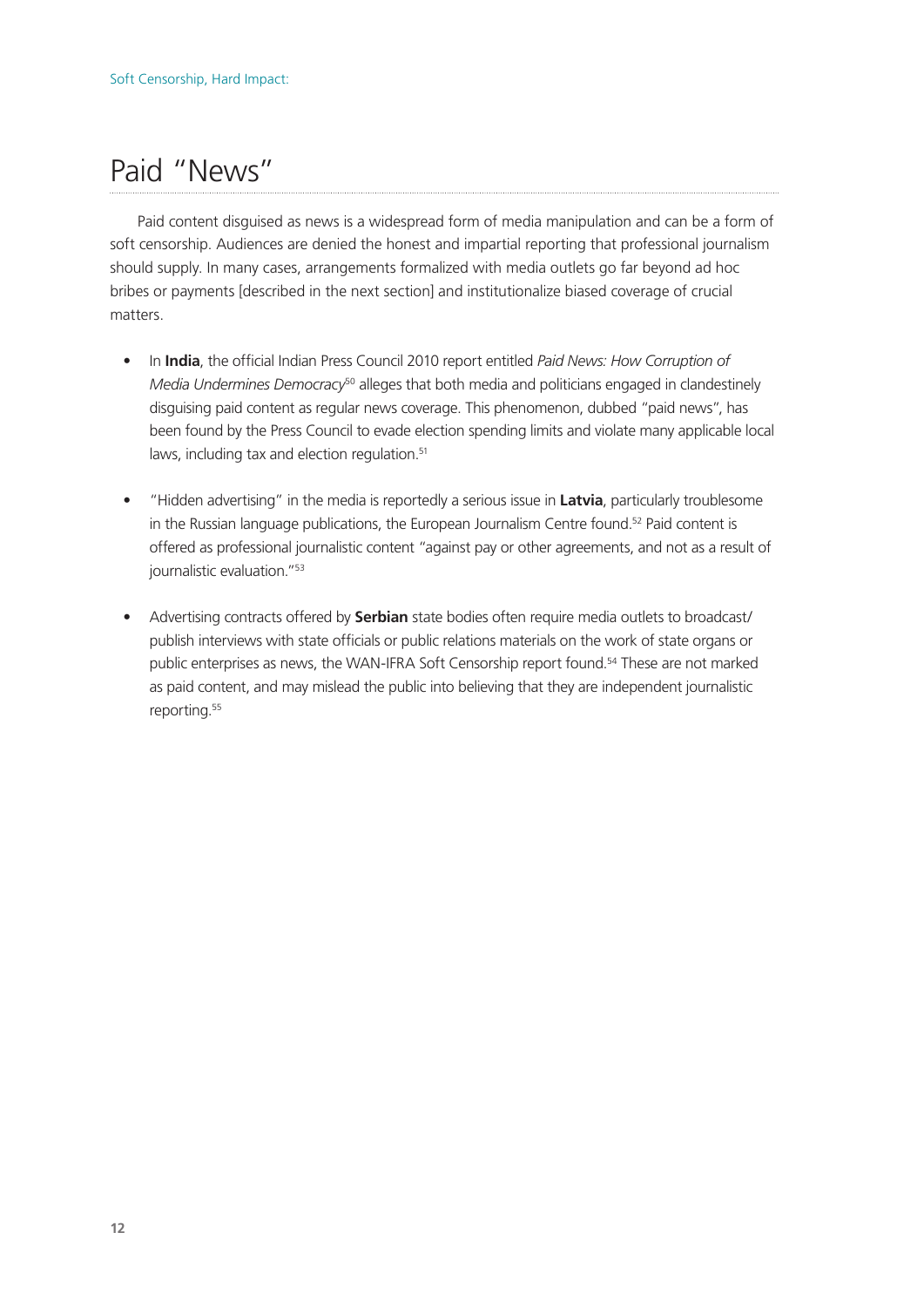### <span id="page-12-0"></span>Bribes and Payments

Journalists, editors and media outlets are often offered—and sometimes seek—direct payments or other compensation to shape or slant their reporting. It is a form of soft censorship often used in countries where journalists are poorly paid as a way to favour and reward positive coverage.

- In **Azerbaijan**, government-affiliated journalists are allegedly paid secret sums in addition to their formal monthly salaries.<sup>56</sup>
- Many Greek journalists reportedly have two employers—their media outlet as well as the organization they cover. An opposition official alleged in June 2012 that between 500 and 600 Greek journalists are, or have been, "on the payroll of a government agency."<sup>57</sup>
- Undeclared "envelope payments" are a form of control employed by governments and politicians seeking positive coverage in **India**. In October 2011, the leader of India's main opposition Bharatiya Janata Party was forced to address an alleged incidence of "cash for coverage" where journalists were reportedly handed envelopes containing cash at a press conference in the Satna region.<sup>58</sup>
- In **Malaysia**, journalists reported they were offered bribes and kickbacks from politicians while reporting on the 2013 general election.59
- • Directly corrupt practices persist in **Mexico**, including offering typically poorly-paid journalists bribes—known colloquially as "*chayote*"—to influence their reporting, as well as other payments allegedly made to editors, owners, and publicists. Some media owners are active partners in a corrupt symbiosis that rewards propaganda, the WAN-IFRA soft censorship report found.<sup>60</sup>
- Research in **Nigeria** shows that "brown envelope" journalism is pervasive and strongly affects media content.<sup>61</sup>
- In **Ukraine**, "*jeansa*" (money pocketed in blue jeans commonly worn by journalists, in exchange for positive media coverage) is widespread, a 2009 CIMA report found. Government and private companies reportedly do not simply buy advertising space, but pay for entire articles presented as news.62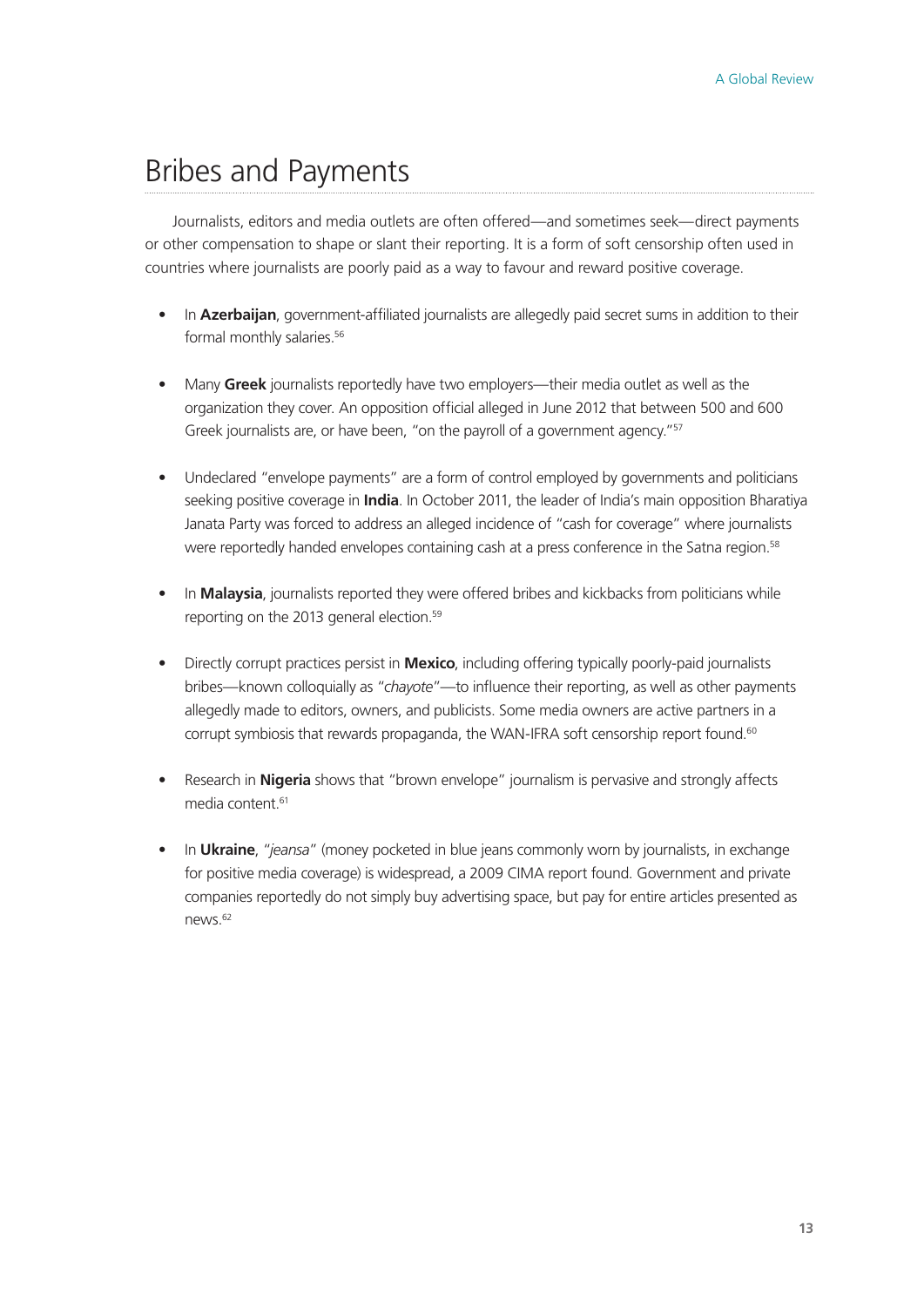### <span id="page-13-0"></span>Licenses, Imports, and Audits

Several other techniques are used as tools of soft censorship, although the boundaries between these and hard censorship can be indistinct or overlapping. Onerous licensing regimes are one example. Restricting access to physical means of production is another. Inspections and tax audits might be used as harassment that imposes costs and inconvenience on targeted media outlets or individuals, or means to shutter independent or critical voices.

- In **Azerbaijan**, tactics employed to harass independent media include lengthy tax investigations and mysterious and costly "disappearances" of entire print runs, according to IREX.<sup>63</sup>
- • In **Ecuador**, the editor of *El Universo* newspaper has reportedly been subjected to an endless 'tax audit' exceeding two years, Article 19 reported.<sup>64</sup>
- • Revocation and granting of broadcast licenses in **Hungary** has appeared to be directly related to owners' links with the parties in power.65
- **Kazakhstan**'s government owns and controls all available printing presses in the country and uses this as leverage over independent publications. One newspaper, *Respublika*, photocopied editions when access to a printing press was denied in 2010.<sup>66</sup>
- In **Mexico**, allocation of the broadcast spectrum is a distinct soft censorship mechanism, used particularly to restrict community broadcasting.<sup>67</sup>
- In June 2010, **Indian** authorities halted newsprint shipments from India for Nepal's Kantipur group newspapers for over a week in what Kantipur says was retaliation for reporting critical of Indian Government activities in Nepal.68 In Nepal, the Kantipur Group has also been subject to what appears judicial harassment for critical coverage of court decisions.<sup>69</sup>
- In **Turkey**, tax investigations and fines have been recently used to punish media outlets, according to several press freedom groups.<sup>70/71</sup> In February 2009, one of the country's largest groups, Dogan Media Group, was hit with a USD500 million fine, for alleged tax evasion and fraud. Critics argued that the fine was a politically motivated move to silence dissent with the governing party, after *Milliyet,* one of the country's leading papers, reports on AKP corruption infuriated the government. The fine allegedly forced Dogan to sell *Milliyet* to another holding company with strong ties to the government.72 In 2014, the International Press Institute released a statement on a wiretapped phone call of an alleged conversation between Prime Minister Recep Tayyip Erdogan and former Justice Minister Sadullah Ergin on that case: "Allegations that the prime minister asked the then-justice minister to interfere in a legal proceeding, and that the justice minister promised to use his influence to pressure the judiciary to deliver a desired result, are nothing less than shocking."73
- Several **Venezuelan** newspapers, including *El Nacional*, were in 2013 and 2014 denied international currency to import paper. WAN-IFRA reported that *El Nacional* reduced its number of pages to preserve paper reserves, and several smaller publications were forced to shut down despite assistance from independent media in the region.<sup>74</sup>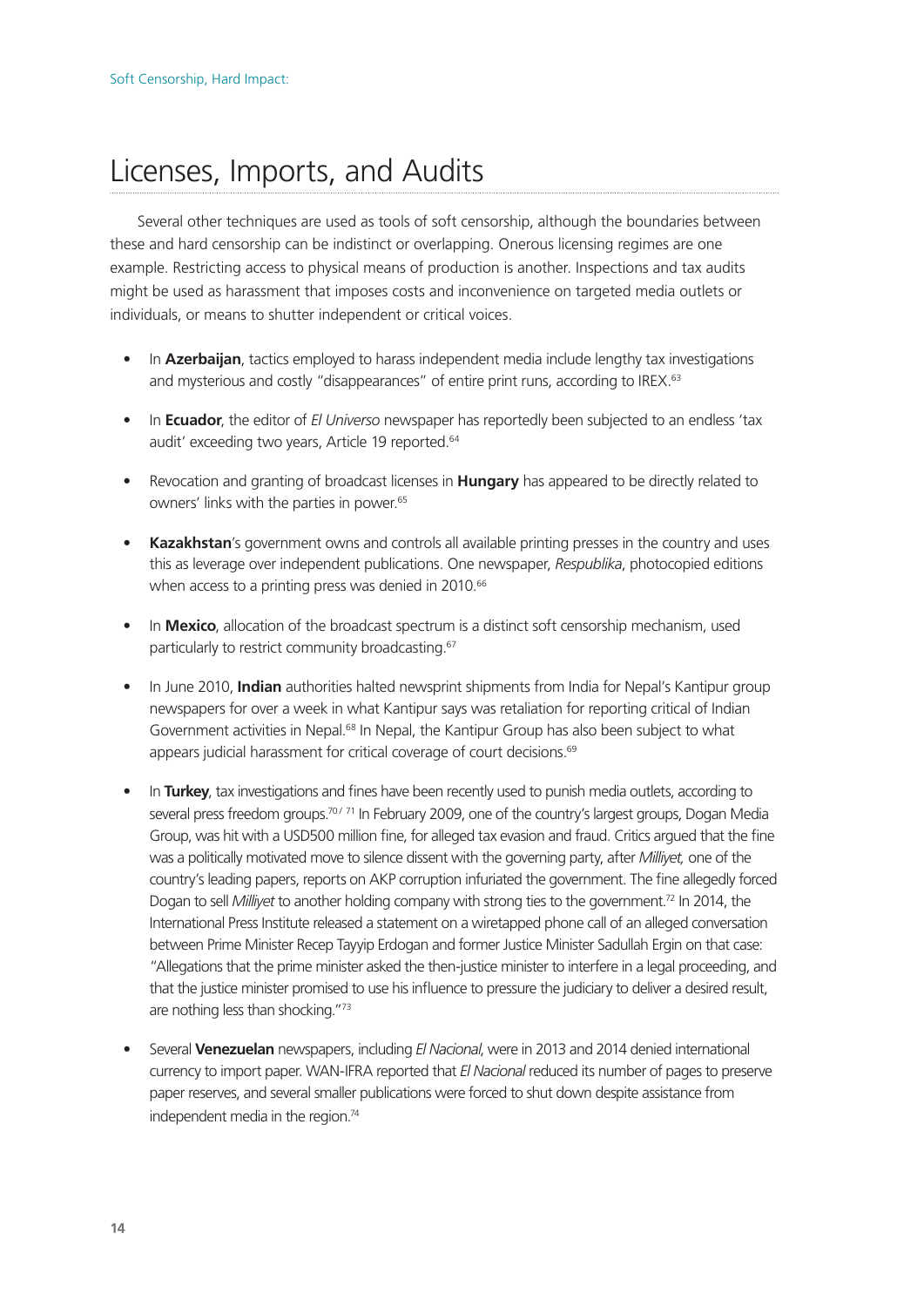## <span id="page-14-0"></span>Summaries of the First Four Soft Censorship Country Reports

Soft censorship is imposed by an array of formal and informal mechanisms. It manifests differently in various countries. The summaries below provide examples drawn directly from four reports produced in 2013-2014 by regional experts with the support of WAN-IFRA and the Center for International Media Assistance.







June 2014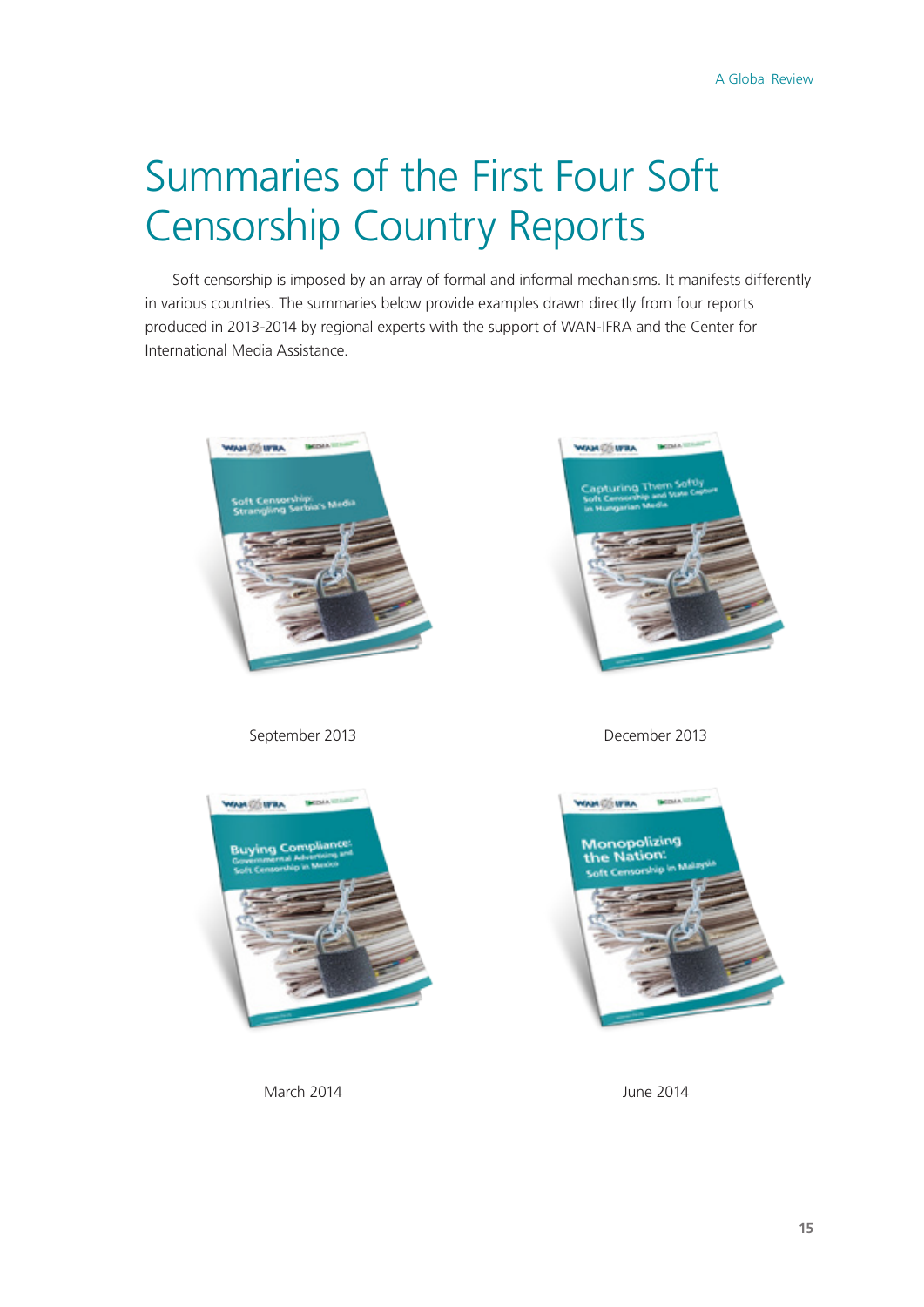## <span id="page-15-0"></span>Hungary - *Capturing Them Softly: Soft Censorship and State Capture in the Hungarian Media*<sup>75</sup>

Hungary's independent media today faces creeping strangulation. State capture of Hungarian media is unfolding slowly but surely, principally through the soft censorship of financial incentives and influence that affect media outlets' editorial content and economic viability. The process has accelerated under the current government, which uses state advertising to bolster friendly media outlets, mainly those owned by leading businessmen very close to the ruling party.

The Hungarian media market is substantially influenced by the state's role as a leading advertiser. Most governmental media **WANGINERA** assistance funds and other support are allocated on similarly biased bases at both national and local levels. Media outlets critical of government policies or supportive of opposition parties' policies are denied almost all state advertising and other support, threatening their economic viability and seriously distorting the commercial media

market. Analysis of government advertising campaigns demonstrates a pattern that cannot be rationalized on the basis of effectiveness in reaching target audiences.

Interviewees explained that market competition is distorted principally in two aspects. First is by the state's biased use of media advertising agencies close to the ruling party. Second, these agencies place most state advertising in right-wing media or media outlets directly or indirectly owned by businesspeople close to the current government. Public service media are also being subverted and transformed

into government mouthpieces.

*Capturing Them Softly:*  ring Them Softly *Soft Censorship and State Capture in the Hungarian Media,* was produced in cooperation with Mérték Media Monitor.

#### **Country profile**



| <b>Hungary Country Data</b>                 | 2012         |
|---------------------------------------------|--------------|
| Population                                  | 9.94 million |
| Adult literacy rate                         | 99%          |
| Gross national income (GNI) per capita      | USD 12.380   |
| Urban/rural population                      | 70/30%       |
| Mobile subscription penetration (SIM cards) | 124%         |
| Internet access (households)                | 72%          |
| Corruption perceptions score                | 55/100       |

Source: UN, World Bank, ITU, Transparency International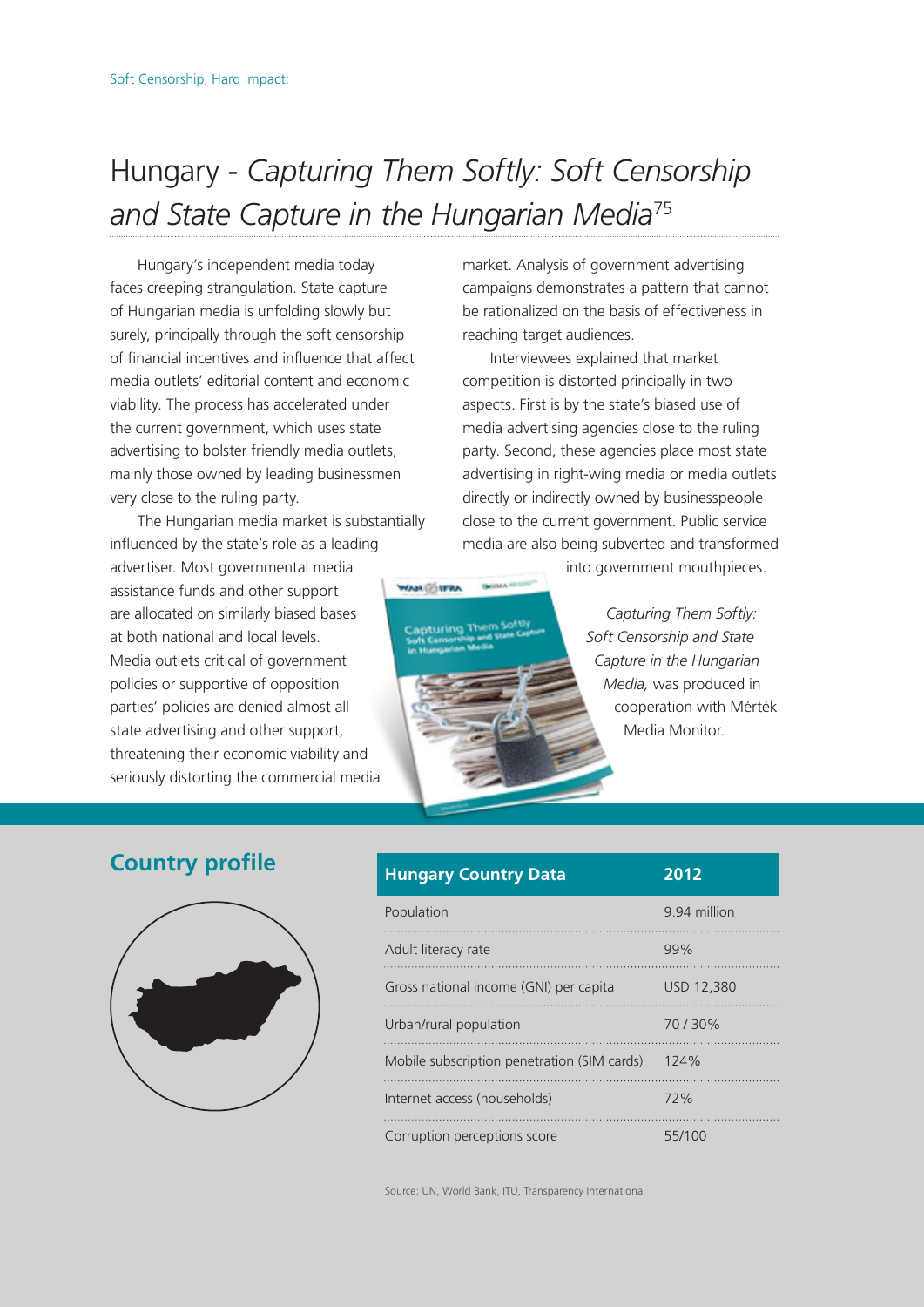### <span id="page-16-0"></span>Malaysia - *Monopolizing the Nation: Soft Censorship in Malaysia*<sup>76</sup>

Malaysia's media landscape is fettered by oppressive regulation and remains dominated by governmental ownership and control. Unknown quantities of taxpayer funds are funneled into media conglomerates owned by parties and supporters of the ruling *Barisan Nasional*  (National Front), coalition.

Media critical of the government are harassed by various means of hard and soft censorship. Nearly all are denied print and broadcast licenses, and are permitted a typically tenuous online presence, where they must fight for limited digital advertising revenue. Opposition voices are largely locked out, particularly in English and the country's dominant indigenous language, *Bahasa Malaysia*. The nation's state news wire, *BERNAMA*, is under direct government control.

The legislative nexus of this concentration and control is the Printing Presses and Publications Act 1984 (PPPA). The current act

began as the 1948 Printing Ordinance, imposed by the British colonial government to control the press during an armed insurgency against British rule. The PPPA is the major legislative tool used to entrench government's political and economic control of Malaysian media.

Organisations not connected with or friendly towards the government have found it difficult to obtain a printing licence. Several



applications by independent media outlets have been rejected, and three opposition parties

#### **Country profile**



| <b>Malaysia Country Data</b>                | 2013       |
|---------------------------------------------|------------|
| Population                                  | 29 million |
| Adult literacy rate                         | 93%        |
| Gross national income (GNI) per capita      | USD 10.436 |
| Urban/rural population                      | 72/28%     |
| Mobile subscription penetration (SIM cards) | 143%       |
| Internet access (households)                | 66%        |
| Corruption perceptions score                | 50/100     |

Source: Malaysian Communication and Multimedia Commission, Transparency International, UN and World Bank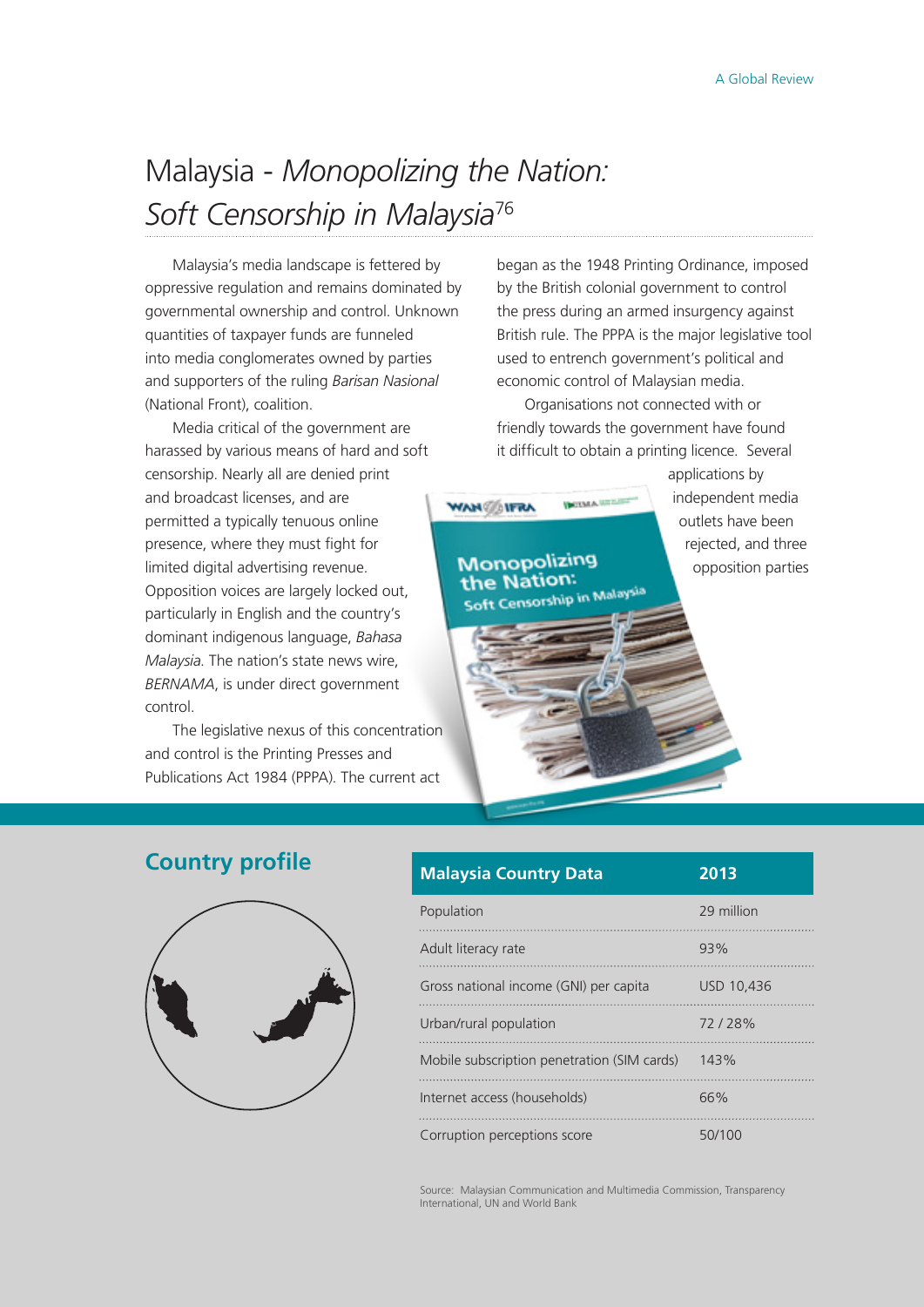<span id="page-17-0"></span>permitted to publish their own party newspapers may sell them only in certain locations and only to registered party members.

Research by the Malaysian Centre for Independent Journalism and the University of Nottingham found that coverage of the 2013 general election heavily favored the governing coalition.77 In interviews, journalists spoke of being offered bribes and kickbacks by campaigning politicians.78 Journalists also describe the practice known as *"wahyu"* ("divine revelations"), where they are instructed by editors or others to cover a story regardless of its newsworthiness, and report self-censorship by editors and by reporters as common.

The Multimedia Super Corridor Bill of Guarantees (BoG)79 seventh point pledges "no internet censorship." While this has never officially become law, and many websites

are blocked, 80 Malaysia's small independent media continue to offer vibrant online political discussion, despite intermittent harassment.

Reform of oppressive media laws, enactment of robust freedom of information mechanisms at the national level, and the unbiased and transparent allocation of governmental advertising are essential components to Malaysia's transition towards a free media and full democracy. Convincing the ruling *Barisan Nasional* to agree to reforms that will diminish its privilege and its hold on power, however, will surely be a daunting task.

*Monopolizing the Nation: Soft Censorship in Malaysia*, was written by Tessa Houghton, professor and director of the Centre for the Study of Communications and Culture, University of Nottingham Malaysia Campus.

### Mexico - *Buying Compliance: Governmental Advertising and Soft Censorship in Mexico*<sup>81</sup>

Mexico's media today face great difficulties. Physical attacks are all-too common, <sup>82</sup> the shadow of state control has not fully faded, TV market concentration is extreme, and most media outlets have advanced little towards a democratic model to serve as an impartial watchdog on actions of government and other societal actors.

The impact of direct attacks on media practitioners is very powerful and clearly leads to widespread self-censorship. But more subtle forms of soft censorship also and perhaps more widely constrain media freedom in Mexico. Allocation of government advertising is the

most common tool to exert soft censorship and is an integral part of the country's complicated media landscape.<sup>83</sup> Absent precise and clear rules, it is a means to influence or even a tool to blackmail media owners and journalists. Federal and local governments use official advertising to shape media outlets' editorial line and push partisan agendas. Opaque and arbitrary allocation of official advertising constrains pluralism and a diversity of voices by selectively funding media outlets that support officials and their policies. Current legislation and regulation at the federal level does not guarantee a transparent allocation of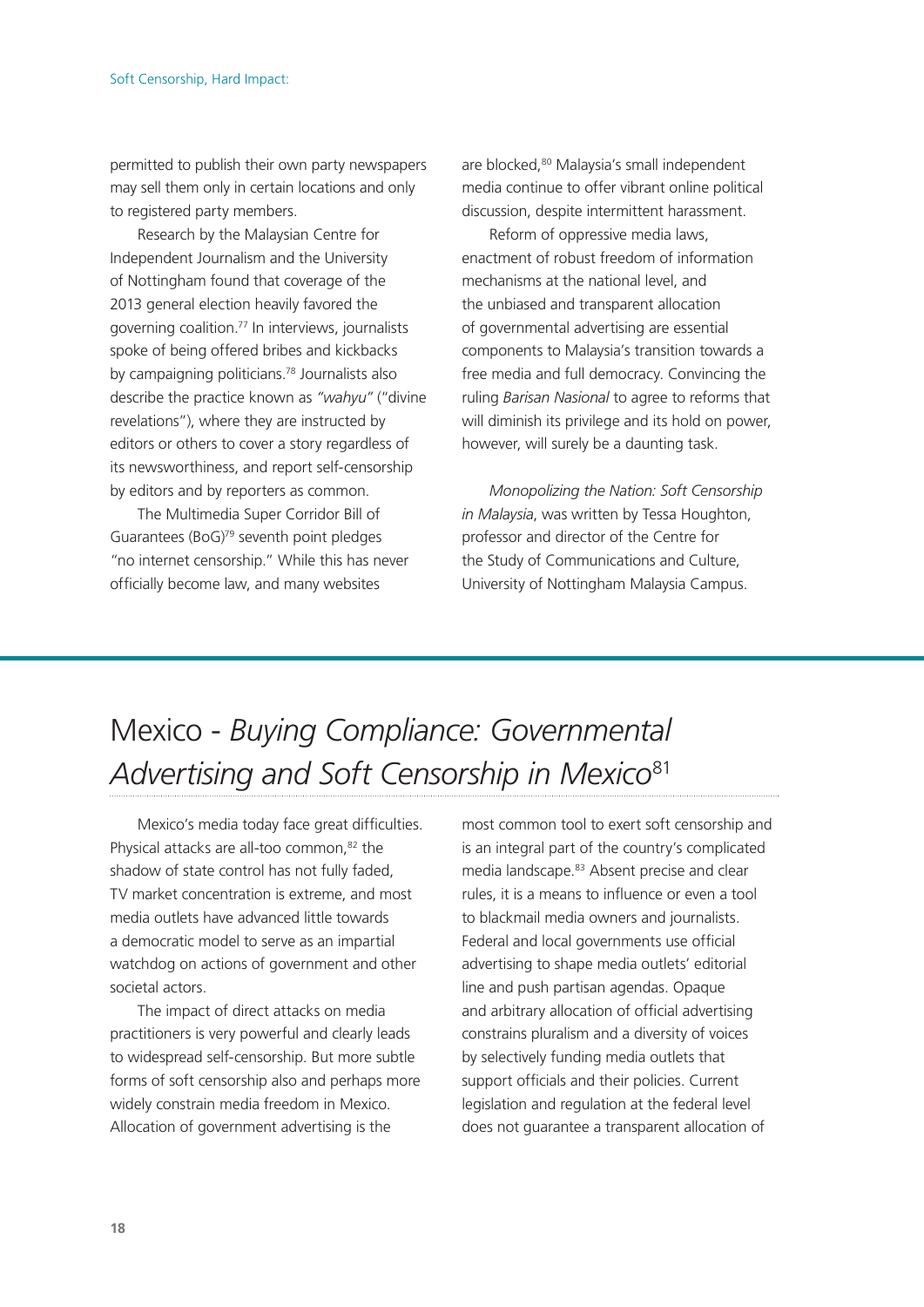government advertising. There are only a few states with their own general guidelines for the distribution of advertising,<sup>84</sup> but none guarantee non-discriminatory allocation of resources.

Some media owners actively partner with politicians in a corrupt symbiosis that earns both power and profit. Many Mexican media outlets are addicted to public money, corrupting basic journalistic ethics. Reports praising or criticizing specific politicians are often offered primarily as leverage to negotiate more lucrative government advertising contracts.



Media concentration is an increasing challenge to media pluralism, especially in broadcasting. The growing economic clout of the two largest media businesses, Televisa and TV Azteca, has magnified their influence on the country's political life. These companies often skew nominally democratic debates towards their self-interest.

There are some reasons for hope in efforts in a few states and by some media outlets to instill new integrity in both official and journalistic practice—and in pledges, as yet unfulfilled, by Mexico's president and legislators to enact genuine change. The 2013 Constitutional Reform on Telecommunication has the potential to make a profound change in the Mexico´s media landscape and generate greater pluralism and competitiveness.

*Buying Compliance: Governmental Advertising and Soft Censorship in Mexico* was produced in cooperation with the Mexico-based human rights organisation, Fundar Center for Analysis and Research, and the Mexico office of ARTICLE19.

### **Country profile**



| <b>Mexico Country Data</b>                  | 2012          |
|---------------------------------------------|---------------|
| Population                                  | 120.8 million |
| Adult literacy rate                         | 93.4%         |
| Gross national income (GNI) per capita      | USD 9.640     |
| Urban/rural population                      | 78/22%        |
| Mobile subscription penetration (SIM cards) | 87%           |
| Internet access (households)                | 30%           |
| Corruption perceptions score                | 34/100        |

Source: INEGI, Transparency International, UN and World Bank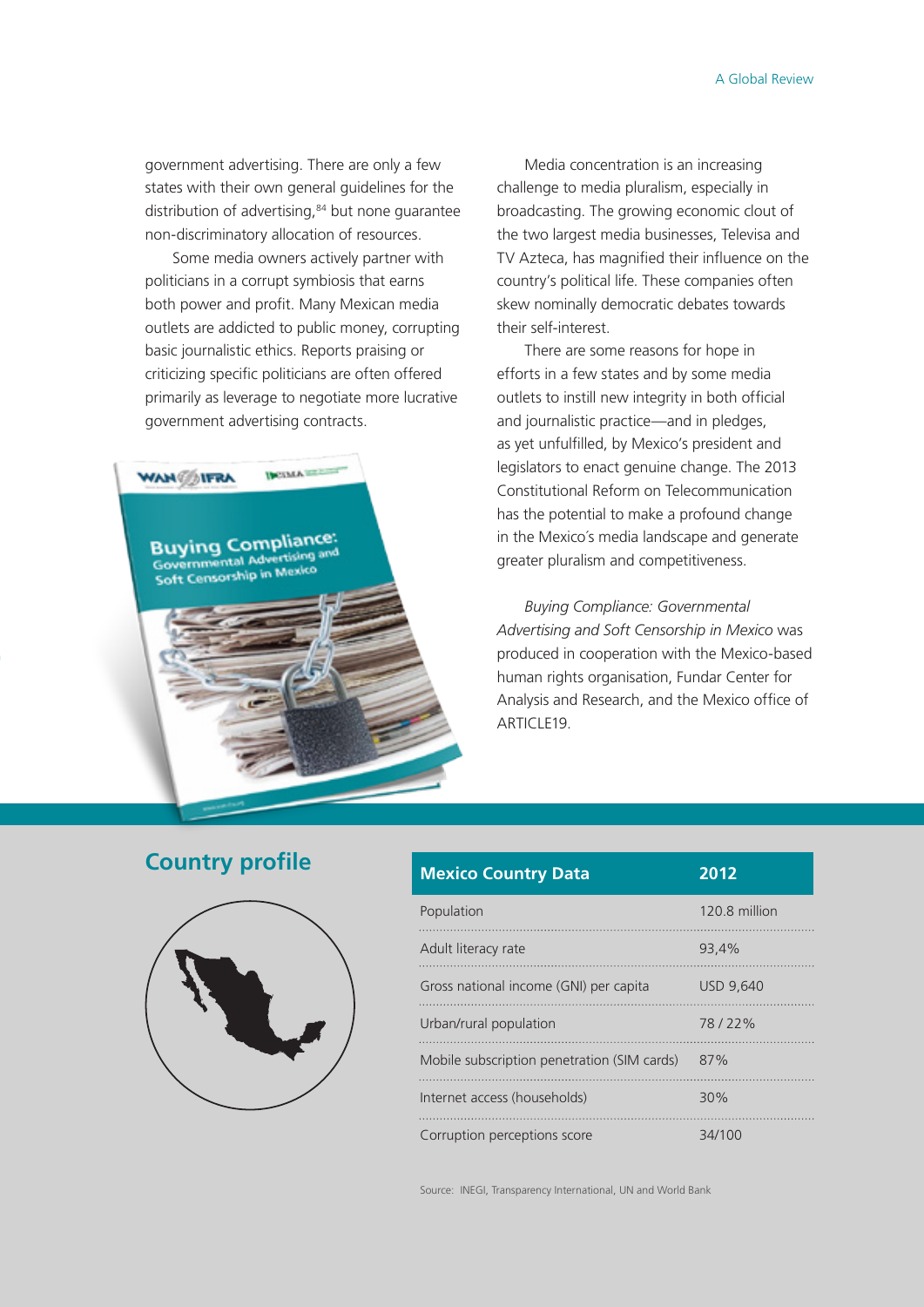### <span id="page-19-0"></span>Serbia - *Soft Censorship: Strangling Serbia's Media*<sup>85</sup>

In Serbia, soft censorship is embodied in both law and practice that allows national and local authorities to deploy taxpayer funds to subsidize, award reporting contracts, and assign advertising to favored media outlets absent the transparency and accountability that is the bedrock of any democratic system. This insidious system denies Serbia's citizens their right to free and independent media that can report fairly and accurately on the activities of government, political parties and other institutions, and on other civic matters.

Despite an impressive panoply of legal and institutional guarantees for freedom of expression and media rights, Serbia's media and individual journalists are subject to serious restrictions. The country's media system has been undergoing legal and economic restructuring since 2003, but

**WASH OS NEW** 

inconsistent implementation of reforms has exacerbated the crisis in the entire media sector. Draft laws promoting fairness and transparency in any public funding for media outlets, ranging from subsidies

to service contracts to advertising, have been delayed and may be diluted or discarded.

Current media legislation is incomplete and often contradictory and outdated. Safeguards against monopolies and the framework for free competition are very weak. Media ownership is not transparent. The true owners of numerous media outlets are not known, including some with national coverage and significant influence on public opinion.<sup>86</sup>

The legal standing of state media ownership is today ambiguous. State ownership is a remnant of the previous media system and an anomaly of the present one. The most visible form of state funding of media is direct subsidies. These are provided to public media enterprises and institutions as money transfers from the state budget. Most public funds that reach Serbia's media are distributed arbitrarily and in a non-transparent manner, without clear and measurable criteria, public procedures and controls. These funding methods are drastically undermining free competition in the media industry.

*Soft Censorship: Strangling Serbia's Media*, was produced in cooperation with the Balkan Investigative Reporting Network.

#### **Country profile**



| <b>Serbia Country Data</b>                  | 2012         |
|---------------------------------------------|--------------|
| Population                                  | 7.24 million |
| Adult literacy rate                         | 98%          |
| Gross national income (GNI) per capita      | USD 5280     |
| Urban/rural population                      | 56/44%       |
| Mobile subscription penetration (SIM cards) | 128%         |
| Internet access (households)                | 47 5%        |
| Corruption perceptions score                | 39/100       |

Source: UN, World Bank, Transparency International, Statistical Office of Serbia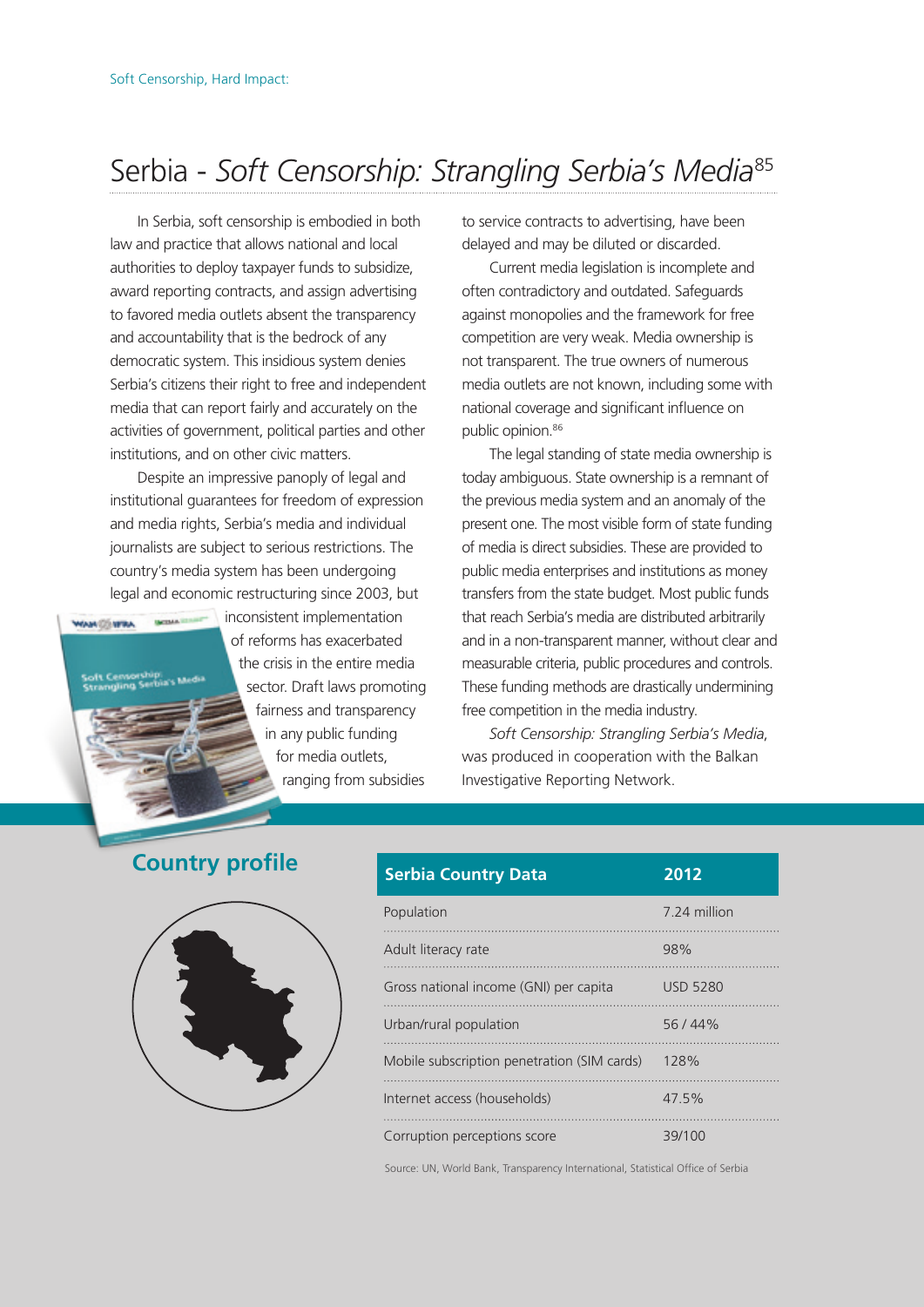## <span id="page-20-0"></span>Conclusion

The myriad tactics of official soft censorship are increasingly pervasive and alarmingly effective means of media manipulation and control around the world. Governments are aware that soft censorship does not generate the international outcry evoked by killing journalists or shuttering publications. Techniques of soft censorship are far less visible and dramatic than blatant media repression that draws immediate and intense attention from press freedom and other human rights groups. Yet soft censorship can prove highly insidious for its relative subtlety; a public that is denied accurate and impartial information is unlikely to be aware—and properly wary—of its existence and its impact.

WAN-IFRA, the Center for International Media Assistance, and like-minded groups are committed to raising awareness of the

mechanisms of soft censorship, and advocating measures that can reduce its prevalence. It is no easy task. The economic pressures on journalists and publishers that soft censorship exploits are enormous. And officials are tempted, and too often become accustomed, to abusing governmental financial clout and regulatory powers to seek to shape media coverage.

This report's recommendations suggest a path forward that proponents of free and independent media can embrace, beginning with greater transparency and impartiality in all government payments and funding for media, be it for advertising, training, content, or straightforward subsidies. The four country case studies highlighted here—Hungary, Malaysia, Mexico, and Serbia—show that skilled investigation can reveal the prevalence and impact of soft censorship, and generate support to challenge it.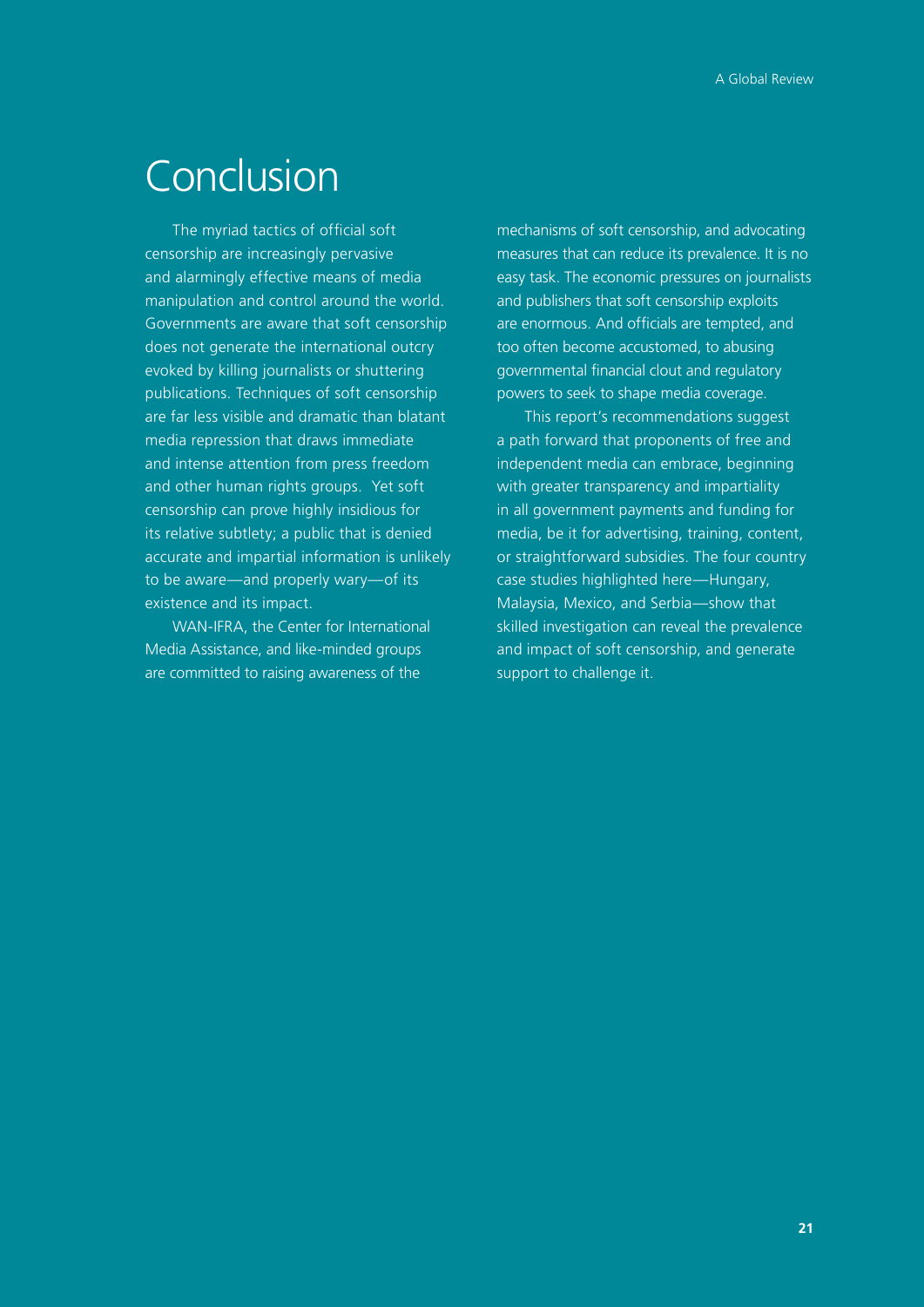## <span id="page-21-0"></span>Endnotes

- 1 World Association of Newspapers and News Publishers (WAN-IFRA), *Press Freedom Under Threat from "Soft" Censorship: Report,* January 28, 2014: [http://www.wan-ifra.org/articles/2014/01/28/](http://www.wan-ifra.org/articles/2014/01/28/press-freedom-under-threat-from-soft-censorship-report) [press-freedom-under-threat-from-soft-censorship-report](http://www.wan-ifra.org/articles/2014/01/28/press-freedom-under-threat-from-soft-censorship-report)
- 2 *Monopolizing the Nation: Soft Censorship in Malaysia* to be published end June 2014 at [www.wan](http://www.wan-ifra.org/articles/2014/06/02/just-published-soft-censorship-hard-impact)[ifra.org/node/104057/](http://www.wan-ifra.org/articles/2014/06/02/just-published-soft-censorship-hard-impact).
- 3 WAN-IFRA, *Buying Compliance: Governmental Advertising and Soft Censorship in Mexico,* March 25, 2014: [http://www.wan-ifra.org/articles/2014/03/25/report-soft-censorship-poses](http://www.wan-ifra.org/articles/2014/01/28/press-freedom-under-threat-from-soft-censorship-report)[significant-dangers-to-press-freedom-in-mexico](http://www.wan-ifra.org/articles/2014/01/28/press-freedom-under-threat-from-soft-censorship-report)
- 4 WAN-IFRA, *Press Freedom Under Threat from "Soft" Censorship: Report*, January 28, 2014: [http://](http://www.wan-ifra.org/articles/2014/01/28/press-freedom-under-threat-from-soft-censorship-report) [www.wan-ifra.org/articles/2014/01/28/press-freedom-under-threat-from-soft-censorship](http://www.wan-ifra.org/articles/2014/01/28/press-freedom-under-threat-from-soft-censorship-report)[report](http://www.wan-ifra.org/articles/2014/01/28/press-freedom-under-threat-from-soft-censorship-report)
- 5 Pius Njawe, quoted in *The Growing Threat of Soft Censorship Worldwide.* Open Society Justice Initiative, December 2005,. [http://www.opensocietyfoundations.org/reports/growing-threat](http://www.opensocietyfoundations.org/reports/growing-threat-soft-censorship)[soft-censorship](http://www.opensocietyfoundations.org/reports/growing-threat-soft-censorship)
- 6 These groups include Article 19, Balkan Investigative Reporting Network, Committee to Protect Journalists, European Journalism Centre, Freedom House, Friedrich Ebert Stiftung, Indian Press Council, Inter American Press Association, IREX, Media Development Investment Fund, and Mediadem, as well as CIMA, and WAN-IFRA.
- 7 *The Growing Threat of Soft Censorship Worldwide*. Open Society Justice Initiative, December 2005. <http://www.opensocietyfoundations.org/reports/growing-threat-soft-censorship> The report list three principal categories of soft censorship:
	- *• Abuse of public funds and monopolies.* These range from abusive allocation of government advertising or subsidies to arbitrary denial of access to state printing facilities to direct cash payments to reporters for dubious or undeclared services. These are doubly pernicious, as taxpayer money and public wealth is used and abused to promote partisan or personal interests.
	- *• Abuse of regulatory and inspection powers.* These forms of interference operate under the color of law or market rules: broadcast licensing processes are manipulated to benefit political allies or silence independent voices; critical media find themselves subjected to a barrage of selective and draining fiscal, labor or other regulatory inspections; and sometimes, they are taken over by government cronies as legitimate owners are bullied into handing over control. Media owners with non-media businesses subject to regulatory regimes are often made to understand that their other businesses can only prosper if their media are friendly to the government of the day.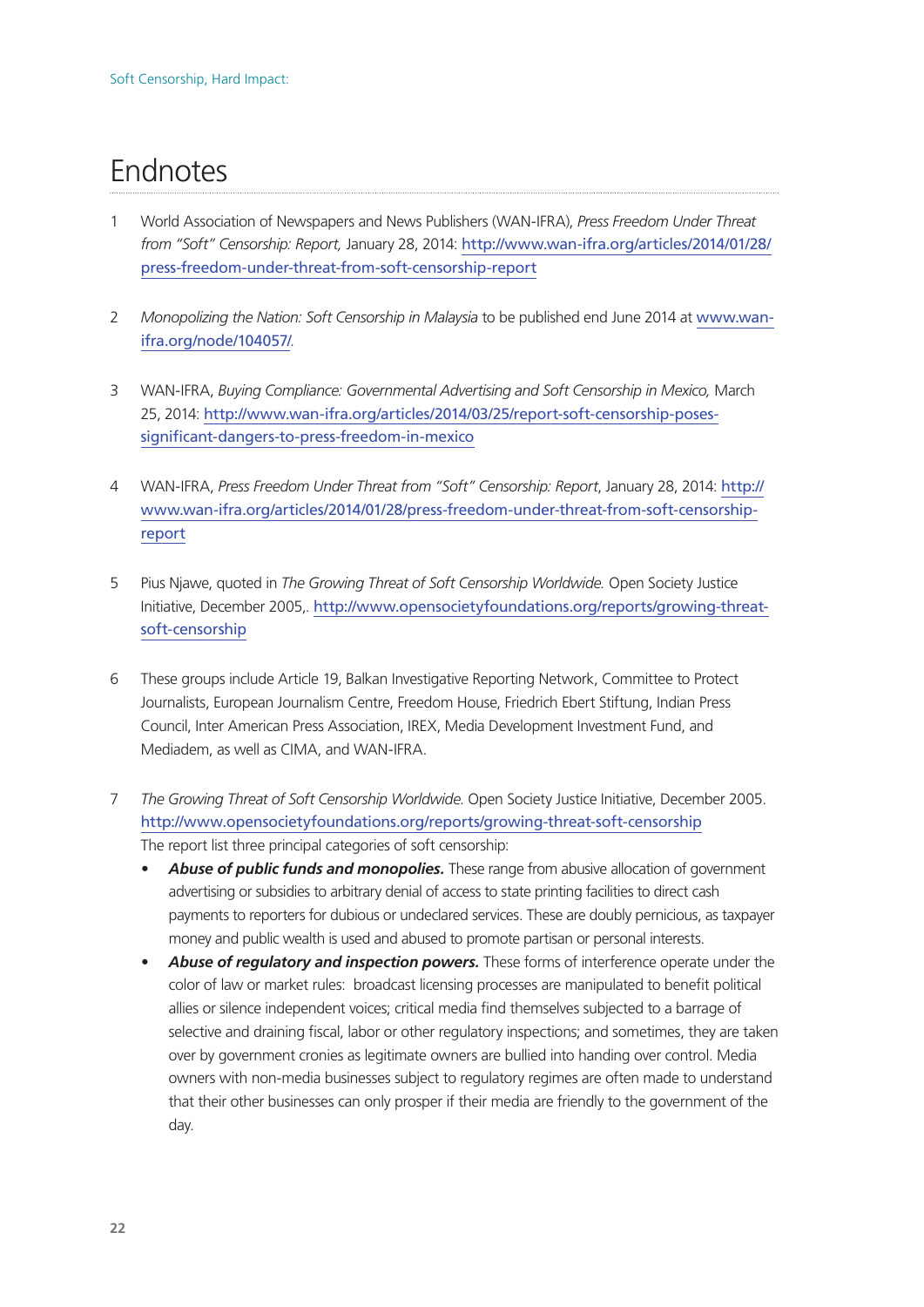- *• Extra-legal pressures.* At the most delinquent end of the spectrum, powerful officials and politicians use raw power and clearly illegal means to buy influence or muzzle dissent: they pressure private businesses to advertise or not advertise on certain media, interfere directly with editorial decision-making (so-called "telephone censorship"), or seek to bribe reporters and editors outright.
- 8 *The Price of Silence: The Growing Threat of Soft Censorship in Latin America*. [http://www.](http://www.opensocietyfoundations.org/reports/price-silence-growing-threat-soft-censorship-latin-america) [opensocietyfoundations.org/reports/price-silence-growing-threat-soft-censorship-latin](http://www.opensocietyfoundations.org/reports/price-silence-growing-threat-soft-censorship-latin-america)[america](http://www.opensocietyfoundations.org/reports/price-silence-growing-threat-soft-censorship-latin-america)
- 9 *Soft Censorship: How Governments Around the Globe Use Money to Manipulate the Media.* Center for International Media Assistance, January 2009. [http://cima.ned.org/publications/research](http://cima.ned.org/publications/research-reports/soft-censorship-how-governments-around-globe-use-money-manipulate-medi)[reports/soft-censorship-how-governments-around-globe-use-money-manipulate-medi](http://cima.ned.org/publications/research-reports/soft-censorship-how-governments-around-globe-use-money-manipulate-medi)
- 10 The principles offered by the Office of the Special Rapporteur for Freedom of Expression of the Inter-American Commission on Human Rights are highly useful guideposts to such laws and regulations:
	- Develop nondiscriminatory and equitable criteria for allocation of government advertising.
	- Limit the use of government advertising to proper public information purposes.
	- Implement adequate oversight of government advertising.
	- Promote mechanisms to encourage media pluralism.
- 11 Balkan Insight, "Albania's Former Chief Enriched Media Ally*"*, January 9, 2014, [http://www.](http://www.balkaninsight.com/en/article/albania-s-former-chief-enriched-media-ally) [balkaninsight.com/en/article/albania-s-former-chief-enriched-media-ally](http://www.balkaninsight.com/en/article/albania-s-former-chief-enriched-media-ally)
- 12 IREX, Media Sustainability Index 2012, *Bulgaria*, [http://www.irex.org/system/files/u105/EE\\_](http://www.irex.org/system/files/u105/EE_MSI_2012_Bulgaria.pdf) [MSI\\_2012\\_Bulgaria.pdf](http://www.irex.org/system/files/u105/EE_MSI_2012_Bulgaria.pdf)
- 13 European Commission, *Background Information Report: Media policies and regulatory practices in a selected set of European countries, the EU and the Council of Europe: The Case of Greece*, May 2010, <http://www.mediadem.eliamep.gr/wp-content/uploads/2010/05/Greece.pdf>, May 2010, p. 8
- 14 Roy Gutman, McClatchy DC: Watching Washington and the World, *Syriza party takes aim at corruption in Greece's news media*, June 2012, [http://www.mcclatchydc.com/2012/06/15/152587/](http://www.mcclatchydc.com/2012/06/15/152587/syriza-party-takes-aim-at-corruption.html) [syriza-party-takes-aim-at-corruption.html](http://www.mcclatchydc.com/2012/06/15/152587/syriza-party-takes-aim-at-corruption.html)
- 15 Jacob Mathew, WAN-IFRA, *Protest Campaign, Portugal*—4 June 2012, [http://www.wan-ifra.](http://www.wan-ifra.orgwww.wan-ifra.org/articles/2012/06/04/protest-campaign-portugal-4-june-2012) [orgwww.wan-ifra.org/articles/2012/06/04/protest-campaign-portugal-4-june-2012](http://www.wan-ifra.orgwww.wan-ifra.org/articles/2012/06/04/protest-campaign-portugal-4-june-2012), June 2012
- 16 IREX, Media Sustainability Index 2012, *Ukraine*, [http://www.irex.org/sites/default/files/u105/](http://www.irex.org/sites/default/files/u105/EE_MSI_2012_Ukraine.pdf) [EE\\_MSI\\_2012\\_Ukraine.pdf](http://www.irex.org/sites/default/files/u105/EE_MSI_2012_Ukraine.pdf), (page 258).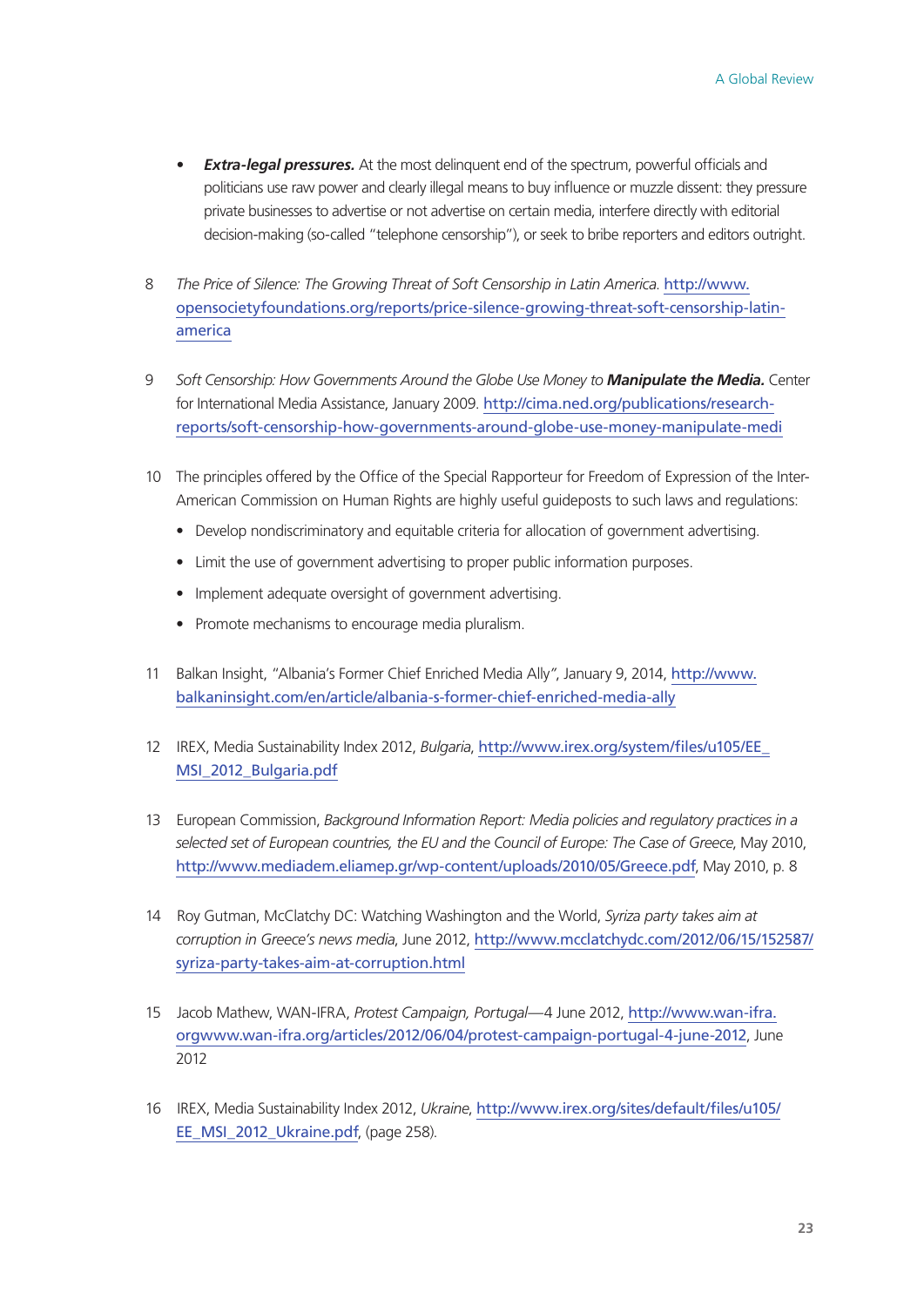- 17 Freedom House, *Freedom of the Press 2013—Argentina*, [http://www.freedomhouse.org/report/](http://www.freedomhouse.org/report/freedom-press/2013/argentina#.Uz0dQl4kjK4) [freedom-press/2013/argentina#.Uz0dQl4kjK4](http://www.freedomhouse.org/report/freedom-press/2013/argentina#.Uz0dQl4kjK4)
- 18 United Nations High Commissioner for Refugees, *Attacks on the Press in 2011—Argentina*, February 2012, <http://www.unhcr.org/refworld/country,,CPJ,,ARG,,4f4cc9972d,0.html>
- 19 Freedom House, *Freedom of the Press 2013—Colombia*, [http://www.freedomhouse.org/report/](http://www.freedomhouse.org/report/freedom-press/2013/colombia#.U3Xgi8Z_C2x) [freedom-press/2013/colombia#.U3Xgi8Z\\_C2x](http://www.freedomhouse.org/report/freedom-press/2013/colombia#.U3Xgi8Z_C2x)
- 20 Inter American Press Association, *Official advertising, state-owned media are control weapons, IAPA says*, October 21, 2011, [http://www.sipiapa.org/en/official-advertising-state-owned-media](http://www.sipiapa.org/en/official-advertising-state-owned-media-are-control-weapons-iapa-says/)[are-control-weapons-iapa-says/](http://www.sipiapa.org/en/official-advertising-state-owned-media-are-control-weapons-iapa-says/)
- 21 Ibid., and Eduardo Szklarz, *Infosurhoy*, Argentina*, "*Freedom of the Press at Risk*"*, March 3, 2014, [http://infosurhoy.com/en\\_GB/articles/saii/features/main/2014/03/03feature-01](http://infosurhoy.com/en_GB/articles/saii/features/main/2014/03/03feature-01)
- 22 International Press Institute, *Ecuador: Hostility towards media outlets not under the government's control has reached new levels*, n.d., [http://ipi.freemedia.at/special-pages/newssview/article/](http://ipi.freemedia.at/special-pages/newssview/article/ecuador.html) [ecuador.html](http://ipi.freemedia.at/special-pages/newssview/article/ecuador.html)
- 23 WAN-IFRA, Media Development Investment Fund, *Brief on the Guatemalan government's soft censorship of el Periódico*, August 2013, [http://www.wan-ifra.org/system/files/field\\_article\\_file/](http://www.wan-ifra.org/system/files/field_article_file/MDIF) [MDIF](http://www.wan-ifra.org/system/files/field_article_file/MDIF) Brief on soft censorship of el Periodico\_en.pdf
- 24 WAN IFRA, Report: *"Soft" Censorship Poses Significant Dangers to Press Freedom in Mexico*, March 26, 2014, [http://www.wan-ifra.org/press-releases/2014/03/26/report-soft-censorship-poses](http://www.wan-ifra.org/press-releases/2014/03/26/report-soft-censorship-poses-significant-dangers-to-press-freedom-in-mexic)[significant-dangers-to-press-freedom-in-mexic](http://www.wan-ifra.org/press-releases/2014/03/26/report-soft-censorship-poses-significant-dangers-to-press-freedom-in-mexic)
- 25 Blake Schmidt, *New York Times, "*Nicaragua's President Rules Airwaves to Control Image*"*, November 28, 2011, [http://www.nytimes.com/2011/11/29/world/americas/daniel-ortega-extends](http://www.nytimes.com/2011/11/29/world/americas/daniel-ortega-extends-control-to-nicaraguas-airwaves.html)[control-to-nicaraguas-airwaves.html](http://www.nytimes.com/2011/11/29/world/americas/daniel-ortega-extends-control-to-nicaraguas-airwaves.html), November 2011
- 26 Committee to Protect Journalists, *Attacks on the Press 2009: Nicaragua*, February 26, 2010, [http://](http://cpj.org/2010/02/attacks-on-the-press-2009-nicaragua.php) [cpj.org/2010/02/attacks-on-the-press-2009-nicaragua.php](http://cpj.org/2010/02/attacks-on-the-press-2009-nicaragua.php), 2009
- 27 Richard Rooney, "Characteristics of the Botswana Press", *Global Media Journal African Edition*, 2012 Vol. 6, no. 1, <globalmedia.journals.ac.za/pub/article/download/80/101>
- 28 Freedom House, *Freedom of the Press 2013—Botswana*, [http://www.freedomhouse.org/report/](http://www.freedomhouse.org/report/freedom-press/2013/botswana#.UzQJcV5BnK4) [freedom-press/2013/botswana#.UzQJcV5BnK4](http://www.freedomhouse.org/report/freedom-press/2013/botswana#.UzQJcV5BnK4)
- 29 IREX, Media Sustainability Index 2009, *Liberia*, <http://www.irex.org/system/files/Liberia09.pdf>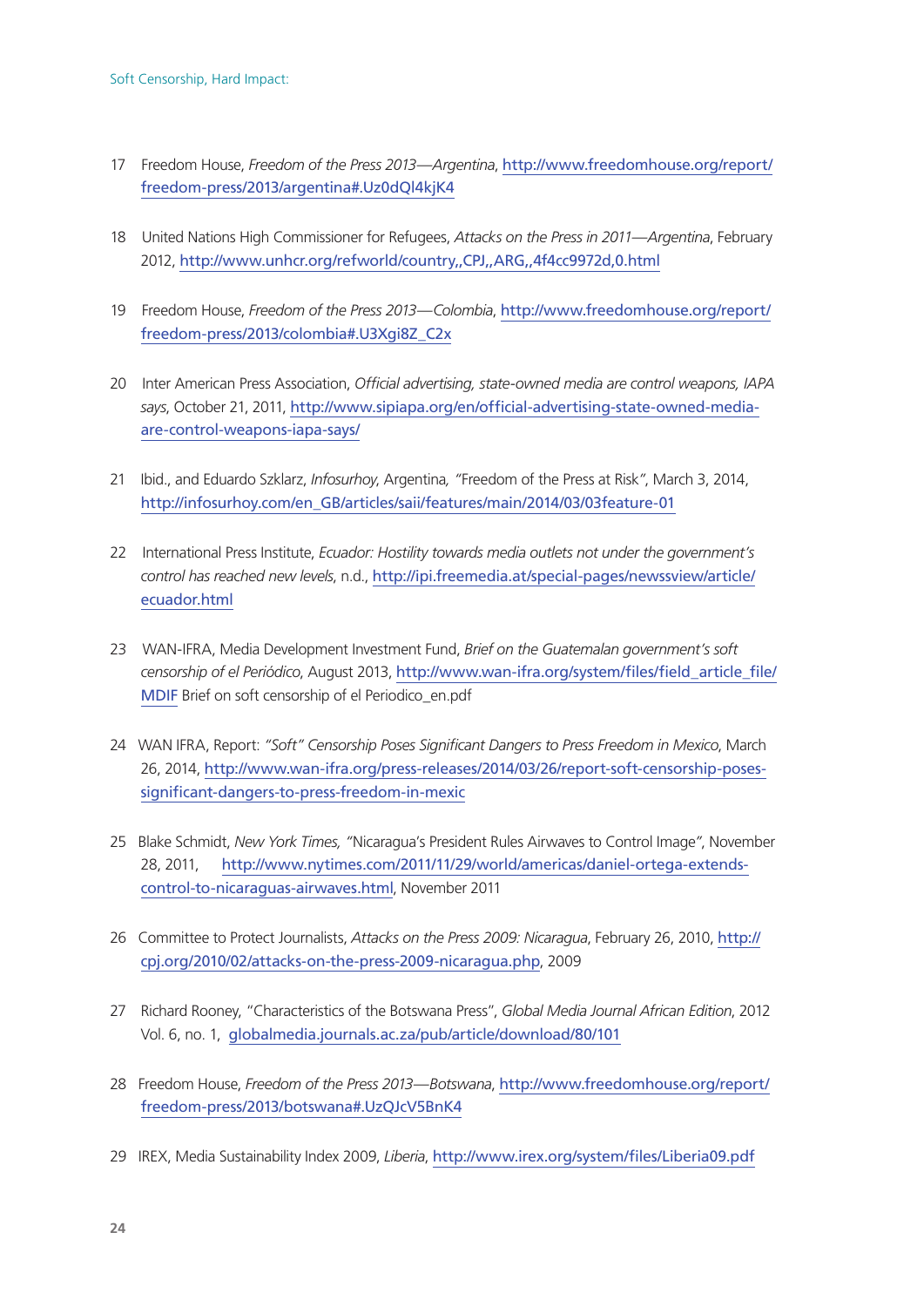- 30 UNESCO, *Taking steps towards democracy and free press in Liberia*, July 11, 2012, [http://www.](http://www.unesco.org/new/en/media-services/single-view/news/taking_steps_toward_democracy_and_free_press_in_liberia/) [unesco.org/new/en/media-services/single-view/news/taking\\_steps\\_toward\\_democracy\\_](http://www.unesco.org/new/en/media-services/single-view/news/taking_steps_toward_democracy_and_free_press_in_liberia/) [and\\_free\\_press\\_in\\_liberia/](http://www.unesco.org/new/en/media-services/single-view/news/taking_steps_toward_democracy_and_free_press_in_liberia/), July 2012
- 31 Heritage, *Transitioning from War to Peace: Media and Elections*, June 7, 2012, [http://](http://heritageliberia.net/index.php?option=com_content&view=article&id=1722:transitioning-from-war-to-peace-media-and-elections&catid=25:commenentary&Itemid=88) [heritageliberia.net/index.php?option=com\\_content&view=article&id=1722:transitioning](http://heritageliberia.net/index.php?option=com_content&view=article&id=1722:transitioning-from-war-to-peace-media-and-elections&catid=25:commenentary&Itemid=88)[from-war-to-peace-media-and-elections&catid=25:commenentary&Itemid=88](http://heritageliberia.net/index.php?option=com_content&view=article&id=1722:transitioning-from-war-to-peace-media-and-elections&catid=25:commenentary&Itemid=88).
- 32 Tom Rhodes, East Africa consultant, Committee to Protect Journalists, *A Quiet Victory for "The Namibian,*" September 9, 2011, <https://cpj.org/blog/2011/09/post-1.php>
- 33 IREX, Media Sustainability Index 2008, *Senegal*, [http://www.irex.org/system/files/2-Africa\\_08\\_](http://www.irex.org/system/files/2-Africa_08_senegal_0.pdf) senegal 0.pdf.
- 34 Committee to Protect Journalists, *Attacks on the Press in 2008: Senegal*, February 10, 2009, [http://](http://cpj.org/2009/02/attacks-on-the-press-in-2008-senegal.php) [cpj.org/2009/02/attacks-on-the-press-in-2008-senegal.php](http://cpj.org/2009/02/attacks-on-the-press-in-2008-senegal.php).
- 35 Freedom House, *Freedom of the Press 2012—South Africa*, [http://www.freedomhouse.org/](http://www.freedomhouse.org/report/freedom-press/2012/south-africa#.U3Xsc8Z_C2w) [report/freedom-press/2012/south-africa#.U3Xsc8Z\\_C2w](http://www.freedomhouse.org/report/freedom-press/2012/south-africa#.U3Xsc8Z_C2w)
- 36 YubaNet, *Azerbaijan: Media Freedoms in Grave Danger*, May 4, 2012, [http://yubanet.com/world/](http://yubanet.com/world/Azerbaijan-Media-Freedoms-in-Grave-Danger.php#.UBHvX2Fo0ik) [Azerbaijan-Media-Freedoms-in-Grave-Danger.php#.UBHvX2Fo0ik](http://yubanet.com/world/Azerbaijan-Media-Freedoms-in-Grave-Danger.php#.UBHvX2Fo0ik); IREX, Media Sustainability Index 2011, *Azerbaijan*, [http://www.irex.org/sites/default/files/EE\\_MSI\\_2011\\_Azerbaijan.pdf](http://www.irex.org/sites/default/files/EE_MSI_2011_Azerbaijan.pdf).
- 37 A. Lin Neumann, Nieman Reports, *Cambodia's Newspapers Emerge from a Repressive Era*, Summer 2002, [http://www.nieman.harvard.edu/reports/article/101379/Cambodias-](http://www.nieman.harvard.edu/reports/article/101379/Cambodias-Newspapers-Emerge-From-a-Repressive-Era.aspx)[Newspapers-Emerge-From-a-Repressive-Era.aspx](http://www.nieman.harvard.edu/reports/article/101379/Cambodias-Newspapers-Emerge-From-a-Repressive-Era.aspx) ; and Casey McCarthy, *Media development in transitional democratic Cambodia*, June 2012, [http://www.hiidunia.com/wp-content/uploads/](http://www.hiidunia.com/wp-content/uploads/downloads/2012/07/CaseyMcCarthy_Thesis_Final.pdf) [downloads/2012/07/CaseyMcCarthy\\_Thesis\\_Final.pdf](http://www.hiidunia.com/wp-content/uploads/downloads/2012/07/CaseyMcCarthy_Thesis_Final.pdf), (page 37).
- 38 A. Lin Neumann, Nieman Reports, *Cambodia's Newspapers Emerge from a Repressive Era*, Summer 2002, [http://www.nieman.harvard.edu/reports/article/101379/Cambodias-Newspapers-](http://www.nieman.harvard.edu/reports/article/101379/Cambodias-Newspapers-Emerge-From-a-Repressive-Era.aspx)[Emerge-From-a-Repressive-Era.aspx](http://www.nieman.harvard.edu/reports/article/101379/Cambodias-Newspapers-Emerge-From-a-Repressive-Era.aspx).
- 39 Don Podesta, Center for International Media Assistance, *Soft Censorship: How Governments Around the Globe Use Money to Manipulate the Media*, January 9, 2009, [http://cima.ned.org/](http://cima.ned.org/publications/research-reports/soft-censorship-how-governments-around-globe-use-money-manipulate-medi) publications/research-reports/soft-censorship-how-governments-around-globe-usemoney-manipulate-medi, (page 14).
- 40 Don Podesta,Center for International Media Assistance, *Soft Censorship: How Governments Around the Globe Use Money to Manipulate the Media*, 2009: [http://cima.ned.org/publications/research](http://cima.ned.org/publications/research-reports/soft-censorship-how-governments-around-globe-use-money-manipulate-medi)[reports/soft-censorship-how-governments-around-globe-use-money-manipulate-medi](http://cima.ned.org/publications/research-reports/soft-censorship-how-governments-around-globe-use-money-manipulate-medi)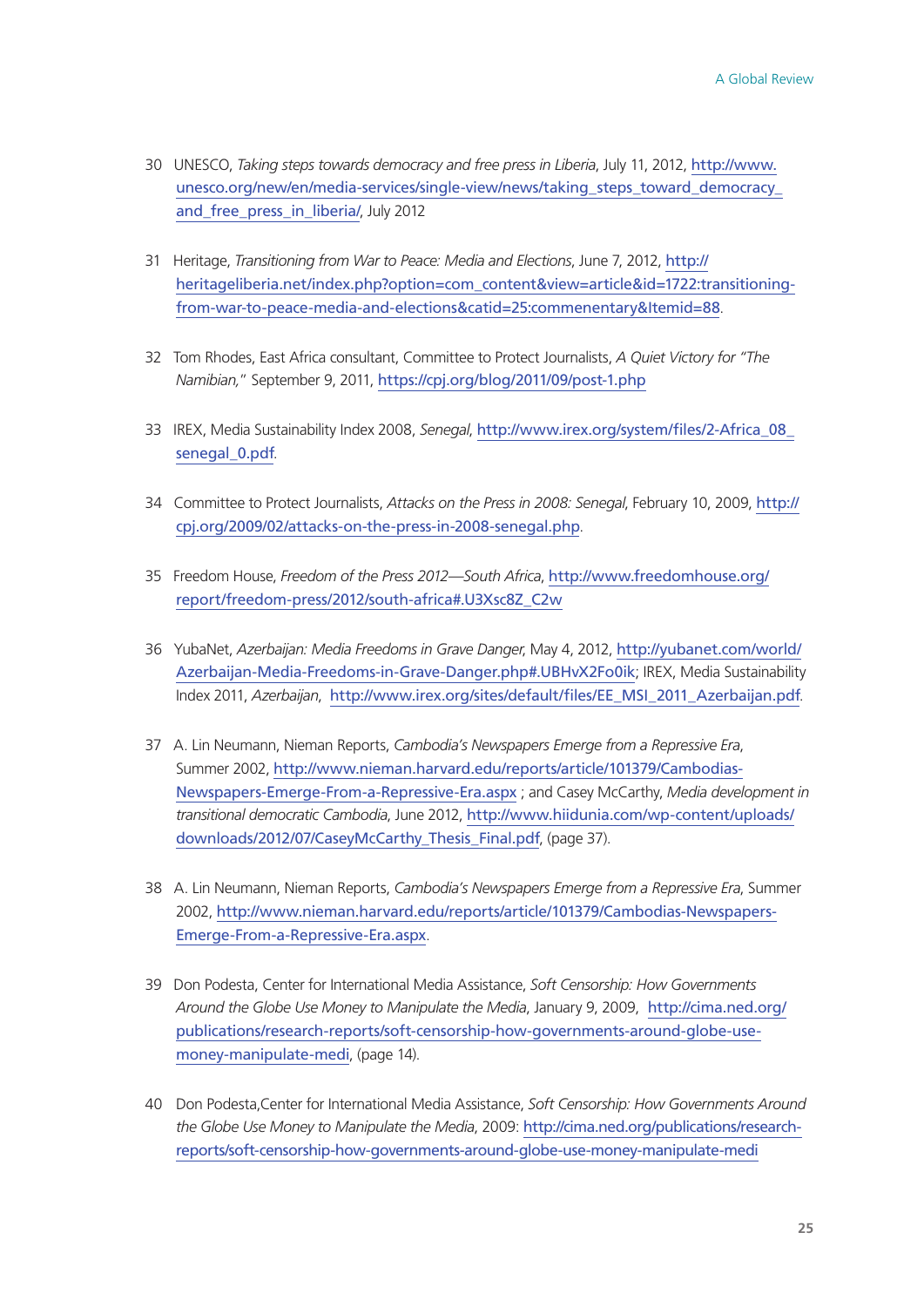- 41 IREX, Media Sustainability Index 2012, *Kazakhstan*, [http://www.irex.org/system/files/u105/EE\\_](http://www.irex.org/system/files/u105/EE_MSI_2012_Kazakhstan.pdf) [MSI\\_2012\\_Kazakhstan.pdf](http://www.irex.org/system/files/u105/EE_MSI_2012_Kazakhstan.pdf).
- 42 Committee to Protect Journalists, *Attacks on the Press 2010: Nepal*, February 25, 2011, [http://www.](http://www.cpj.org/2011/02/attacks-on-the-press-2010-nepal.php) [cpj.org/2011/02/attacks-on-the-press-2010-nepal.php](http://www.cpj.org/2011/02/attacks-on-the-press-2010-nepal.php)
- 43 Don Podesta,Center for International Media Assistance, *Soft Censorship: How Governments Around the Globe Use Money to Manipulate the Media*, 2009: [http://cima.ned.org/publications/research](http://cima.ned.org/publications/research-reports/soft-censorship-how-governments-around-globe-use-money-manipulate-medi)[reports/soft-censorship-how-governments-around-globe-use-money-manipulate-medi](http://cima.ned.org/publications/research-reports/soft-censorship-how-governments-around-globe-use-money-manipulate-medi)
- 44 IREX, Media Sustainability Index 2012, *Bulgaria*, [http://www.irex.org/system/files/u105/EE\\_](http://www.irex.org/system/files/u105/EE_MSI_2012_Bulgaria.pdf) [MSI\\_2012\\_Bulgaria.pdf](http://www.irex.org/system/files/u105/EE_MSI_2012_Bulgaria.pdf)
- 45 Ibid.
- 46 Novinte—Sofia News Agency, *Bulgarian Publishers Lodge Corpbank Complaint with EU*, June 9, 2012, [http://www.novinite.com/view\\_news.php?id=140129](http://www.novinite.com/view_news.php?id=140129)
- 47 IREX, Media Sustainability Index 2012, *Kazakhstan*, [http://www.irex.org/system/files/u105/EE\\_](http://www.irex.org/system/files/u105/EE_MSI_2012_Kazakhstan.pdf) [MSI\\_2012\\_Kazakhstan.pdf](http://www.irex.org/system/files/u105/EE_MSI_2012_Kazakhstan.pdf), (page 284).
- 48 [http://fesmedia.org/uploads/media/AMB\\_Senegal\\_2008\\_English\\_\\_\\_French\\_01.pdf](http://fesmedia.org/uploads/media/AMB_Senegal_2008_English___French_01.pdf), 2008
- 49 IREX, Media Sustainability Index 2008, *Senegal*, [http://www.irex.org/system/files/2-Africa\\_08\\_](http://www.irex.org/system/files/2-Africa_08_senegal_0.pdf) [senegal\\_0.pdf](http://www.irex.org/system/files/2-Africa_08_senegal_0.pdf).
- 50 P. Sainath, *The Hindu*, "Paid news undermining democracy: Press Council report." April 22, 2010. [http://www.thehindu.com/opinion/columns/sainath/paid-news-undermining-democracy](http://www.thehindu.com/opinion/columns/sainath/paid-news-undermining-democracy-press-council-report/article407201.ece?ref=relatedNews)[press-council-report/article407201.ece?ref=relatedNews](http://www.thehindu.com/opinion/columns/sainath/paid-news-undermining-democracy-press-council-report/article407201.ece?ref=relatedNews)
- 51 Ibid.
- 52 Vita Zelce, Klinta Locmele, and Olga Procevska, European Journalism Centre, *Media Landscapes— Latvia*, November 2010, [http://ejc.net/media\\_landscapes/latvia](http://ejc.net/media_landscapes/latvia).
- 53 <http://www.docstoc.com/docs/27610123/Hidden-Advertising-in-Latvian-media>
- 54 WAN-IFRA, *Press Freedom Under Threat from "Soft" Censorship: Report*, January 28, 2014: [http://](http://www.wan-ifra.org/articles/2014/01/28/press-freedom-under-threat-from-soft-censorship-report) [www.wan-ifra.org/articles/2014/01/28/press-freedom-under-threat-from-soft-censorship](http://www.wan-ifra.org/articles/2014/01/28/press-freedom-under-threat-from-soft-censorship-report)[report.](http://www.wan-ifra.org/articles/2014/01/28/press-freedom-under-threat-from-soft-censorship-report)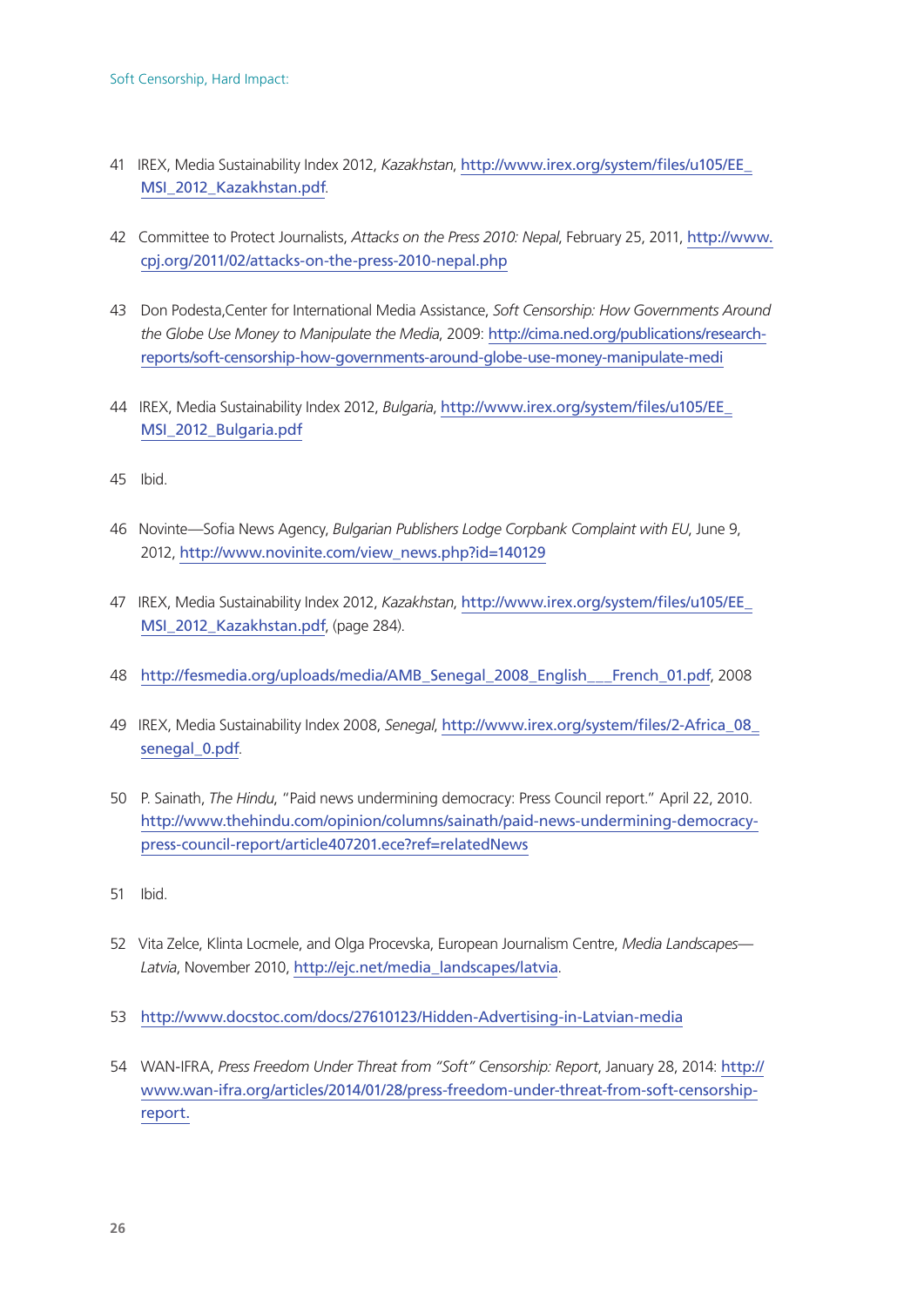- 55 According to a survey on violations of journalist codes of conduct, in six dailies (*Politika, Danas, Blic, Vecernje novosti, Kurir, and Alo*) over the course of one week in October 2011, twenty-three promotional articles (PR texts) were identified but not designated as such, which effectively means that at least one case of surreptitious advertising per day occurs in half the daily newspapers (Bojan Cvejic, European Journalism Observatory, *Izbledela etika domace štampe*, October 23, 2012. [http://](http://rs.ejo-online.eu/2217/etika-i-kvalitet/izbledela-etika-domace-stampe#more-2217) [rs.ejo-online.eu/2217/etika-i-kvalitet/izbledela-etika-domace-stampe#more-2217](http://rs.ejo-online.eu/2217/etika-i-kvalitet/izbledela-etika-domace-stampe#more-2217)
- 56 IREX, Media Sustainability Index 2011, *Azerbaijan*, [http://www.irex.org/sites/default/files/EE\\_](http://www.irex.org/sites/default/files/EE_MSI_2011_Azerbaijan.pdf) MSI 2011 Azerbaijan.pdf.
- 57 Roy Gutman, McClatchy DC, Watching Washington and the World, "Syriza party takes aim at corruption in Greece's news media", June 2012, [http://www.mcclatchydc.](http://www.mcclatchydc.com/2012/06/15/152587/syriza-party-takes-aim-at-corruption.html) [com/2012/06/15/152587/syriza-party-takes-aim-at-corruption.html](http://www.mcclatchydc.com/2012/06/15/152587/syriza-party-takes-aim-at-corruption.html).
- 58 Siddarth Ranjan Das, NDTV, BJP offered cash for some coverage, allege some journalists, October 14, 2011, [http://www.ndtv.com/article/india/bjp-offered-cash-for-coverage-allege-some](http://www.ndtv.com/article/india/bjp-offered-cash-for-coverage-allege-some-journalists-141097)[journalists-141097](http://www.ndtv.com/article/india/bjp-offered-cash-for-coverage-allege-some-journalists-141097).
- 59 Aidila Razak, *Malaysiakini*, "Politicians offered journalists cash during GE13", September 17, 2013, [http://www.malaysiakini.com/news/241301.](http://www.malaysiakini.com/news/241301)
- 60 WAN-IFRA and CIMA, *Buying Compliance: Governmental Advertising and Soft Censorship in Mexico*. March 25,2014. [http://www.wan-ifra.org/articles/2014/03/25/report-soft-censorship-poses](http://www.wan-ifra.org/articles/2014/03/25/report-soft-censorship-poses-significant-dangers-to-press-freedom-in-mexico)[significant-dangers-to-press-freedom-in-mexico](http://www.wan-ifra.org/articles/2014/03/25/report-soft-censorship-poses-significant-dangers-to-press-freedom-in-mexico).
- 61 Nnanyelugo Okoro and Blessing Chinweobo-Onuoha, "Journalists' perception of brown envelope syndrome and its implications for journalism practice in Nigeria," *Covenant Journal of Communication* (CJOC) vol. 1, no. 2 (December 2013), [http://journals.covenantuniversity.edu.ng/](http://journals.covenantuniversity.edu.ng/cjoc/published/Okoro.pdf) [cjoc/published/Okoro.pdf.](http://journals.covenantuniversity.edu.ng/cjoc/published/Okoro.pdf)
- 62 Don Podesta, Center for International Media Assistance, *Soft Censorship: How Governments Around the Globe Use Money to Manipulate the Media*, January 9, 2009, [cima.ned.org/sites/default/files/](cima.ned.org/sites/default/files/CIMA-Soft_Censorship-Report.pdf) [CIMA-Soft\\_Censorship-Report.pdf](cima.ned.org/sites/default/files/CIMA-Soft_Censorship-Report.pdf).
- 63 IREX, Media Sustainability Index 2011, *Azerbaijan*, [http://www.irex.org/sites/default/files/EE\\_](http://www.irex.org/sites/default/files/EE_MSI_2011_Azerbaijan.pdf) [MSI\\_2011\\_Azerbaijan.pdf](http://www.irex.org/sites/default/files/EE_MSI_2011_Azerbaijan.pdf), 2011
- 64 Article 19, *Ecuador: ARTICLE 19's Submission to the UN Universal Periodic Review*, November 22, 2011, [http://www.article19.org/resources.php/resource/2859/en/ecuador:-article-](http://www.article19.org/resources.php/resource/2859/en/ecuador:-article-19%E2%80%99s-submission-to-the-un-universal-periodic-review)[19%E2%80%99s-submission-to-the-un-universal-periodic-review](http://www.article19.org/resources.php/resource/2859/en/ecuador:-article-19%E2%80%99s-submission-to-the-un-universal-periodic-review).
- 65 WAN-IFRA, *Capturing Them Softly—Soft Censorship and State Capture in the Hungarian Media*, January 28, 2014. [http://www.wan-ifra.org/articles/2014/01/28/press-freedom-under-threat](http://www.wan-ifra.org/articles/2014/01/28/press-freedom-under-threat-from-soft-censorship-report)[from-soft-censorship-report.](http://www.wan-ifra.org/articles/2014/01/28/press-freedom-under-threat-from-soft-censorship-report)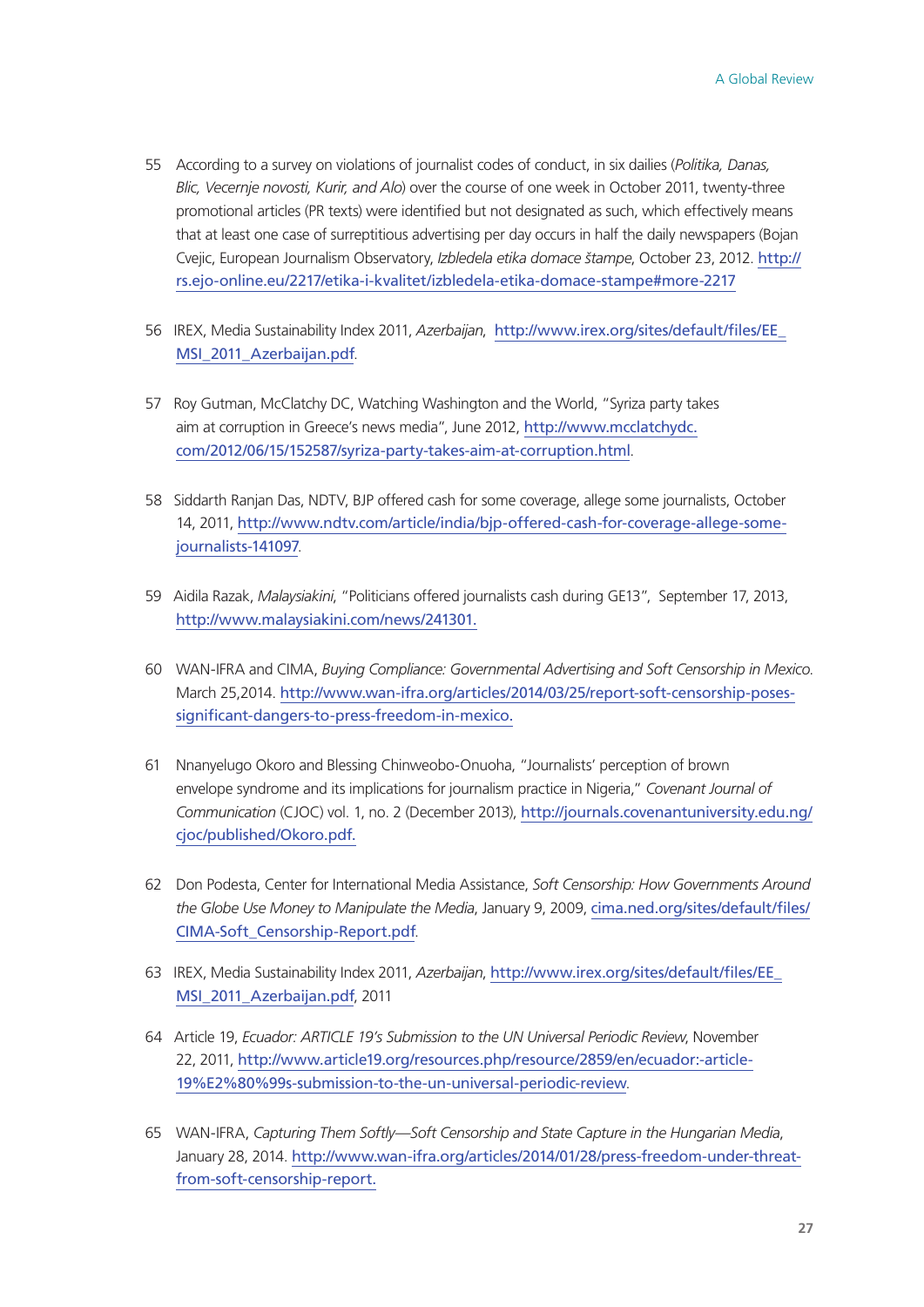- 66 Freedom House, *Freedom of the Press 2011—Kazakhstan*, [http://www.freedomhouse.org/report/](http://www.freedomhouse.org/report/freedom-press/2011/kazakhstan) [freedom-press/2011/kazakhstan](http://www.freedomhouse.org/report/freedom-press/2011/kazakhstan).
- 67 WAN-IFRA, *Buying Compliance: Governmental Advertising and Soft Censorship in Mexico*, March 25, 2014. [http://www.wan-ifra.org/articles/2014/03/25/report-soft-censorship-poses-significant](http://www.wan-ifra.org/articles/2014/03/25/report-soft-censorship-poses-significant-dangers-to-press-freedom-in-mexico)[dangers-to-press-freedom-in-mexico.](http://www.wan-ifra.org/articles/2014/03/25/report-soft-censorship-poses-significant-dangers-to-press-freedom-in-mexico)
- 68 Committee to Protect Journalists, *Attacks on the Press 2010: Nepal*, February 15, 2011, [http://www.](http://www.cpj.org/2011/02/attacks-on-the-press-2010-nepal.php) [cpj.org/2011/02/attacks-on-the-press-2010-nepal.php](http://www.cpj.org/2011/02/attacks-on-the-press-2010-nepal.php)
- 69 Committee to Protect Journalists, *In Nepal, press faces litigation for critical coverage of courts*, May 16, 2013, <https://www.cpj.org/2013/05/in-nepal-press-faces-litigation-for-critical-cover.php>
- 70 *Hurryet Daily News, "*IPI concerned about tax fine against Turkish media group"*,* 2008, [http://www.](http://www.hurriyet.com.tr/english/specialreport/11054574.asp) [hurriyet.com.tr/english/specialreport/11054574.asp](http://www.hurriyet.com.tr/english/specialreport/11054574.asp)
- 71 Dr. Carl-Eugen Eberle, International Press Institute, IPI Guest Blog: Press freedom in Turkey, n.d., [http://www.freemedia.at/special-pages/newssview/article/ipi-guest-blog-press-freedom-in](http://www.freemedia.at/special-pages/newssview/article/ipi-guest-blog-press-freedom-in-turkey.html)[turkey.html](http://www.freemedia.at/special-pages/newssview/article/ipi-guest-blog-press-freedom-in-turkey.html)
- 72 Freedom House Special Report, *Democracy in Crisis: Corruption, Power, and Media in Turkey,* February 3, 2014, [http://www.freedomhouse.org/sites/default/files/Turkey%20Report%20](http://www.freedomhouse.org/sites/default/files/Turkey%20Report%20-%20Feb%203,%202014.pdf) [-%20Feb%203,%202014.pdf](http://www.freedomhouse.org/sites/default/files/Turkey%20Report%20-%20Feb%203,%202014.pdf)
- 73 *Hurryet Daily News, "*Main opposition CHP leader slams government for manipulating court", March 5, 2014, [http://www.hurriyetdailynews.com/main-opposition-chp-leader-slams-government](http://www.hurriyetdailynews.com/main-opposition-chp-leader-slams-government-for-manipulating-court.aspx?pageID=238&nID=63216&NewsCatID=338)[for-manipulating-court.aspx?pageID=238&nID=63216&NewsCatID=338](http://www.hurriyetdailynews.com/main-opposition-chp-leader-slams-government-for-manipulating-court.aspx?pageID=238&nID=63216&NewsCatID=338)
- 74 WAN-IFRA, *Critical media situation in Venezuela sparks regional support*, March 12, 2014, [http://](http://www.wan-ifra.org/articles/2014/03/12/critical-media-situation-in-venezuela-sparks-regional-support) [www.wan-ifra.org/articles/2014/03/12/critical-media-situation-in-venezuela-sparks](http://www.wan-ifra.org/articles/2014/03/12/critical-media-situation-in-venezuela-sparks-regional-support)[regional-support](http://www.wan-ifra.org/articles/2014/03/12/critical-media-situation-in-venezuela-sparks-regional-support)
- 75 WAN-IFRA, *Capturing Them Softly: Soft Censorship and State Capture in the Hungarian Media*, January 28, 2014, [http://www.wan-ifra.org/articles/2014/01/28/press-freedom-under-threat](http://www.wan-ifra.org/articles/2014/01/28/press-freedom-under-threat-from-soft-censorship-report)[from-soft-censorship-report](http://www.wan-ifra.org/articles/2014/01/28/press-freedom-under-threat-from-soft-censorship-report)
- 76 WAN-IFRA and CIMA, *Monopolizing the Nation: Soft Censorship in Malaysia* to be published end June 2014 at <www.wan-ifra.org/node/104057/>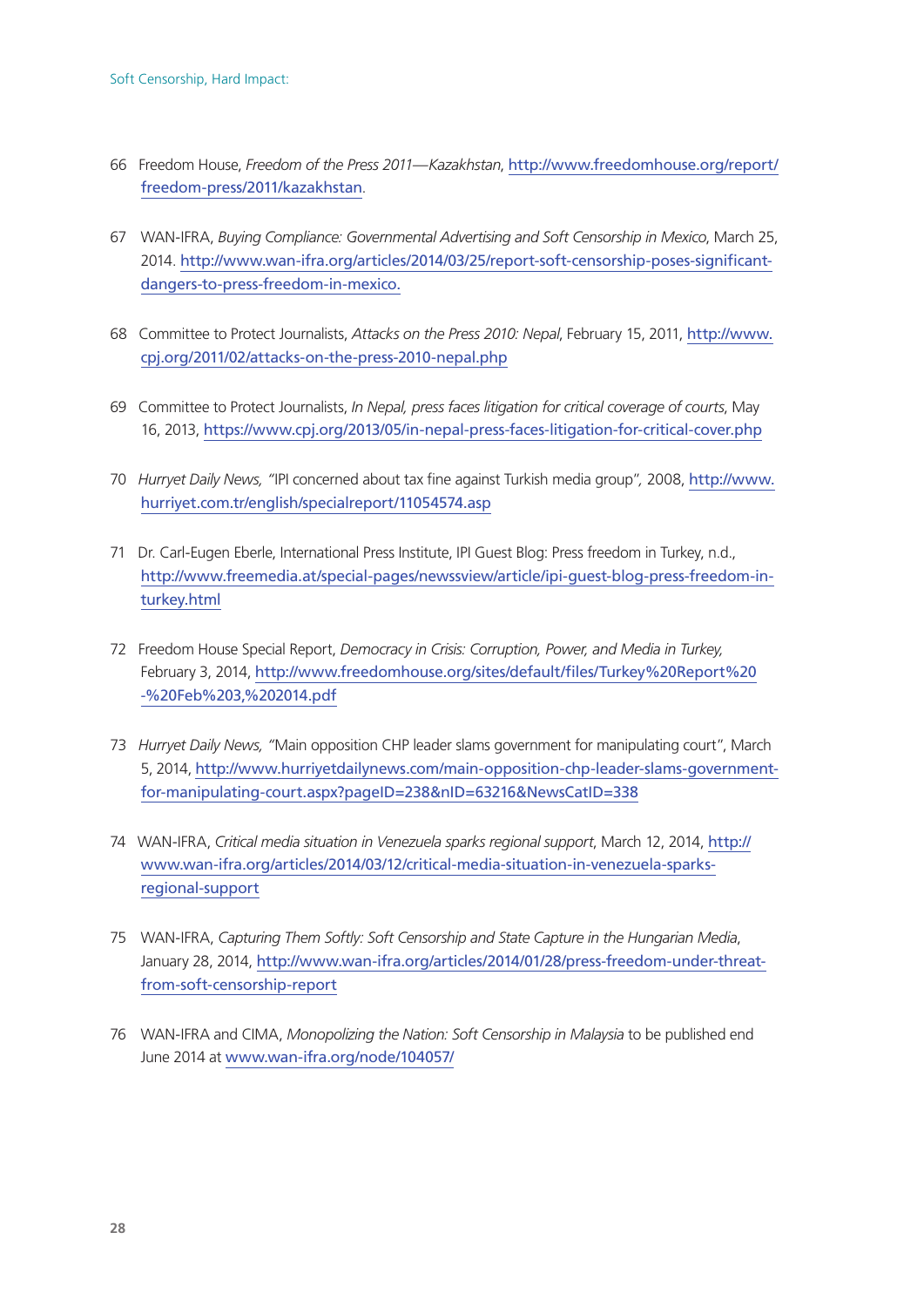- 77 Tessa J. Houghton and Zaharom Nain, University of Nottingham, School of Modern Languages and Cultures, Malaysia Campus, *Watching the Watchdog*, n.d., [http://www.nottingham.edu.](http://www.nottingham.edu.my/Modern-Languages/CentrefortheStudyofCommunicationsandCulture/CSCCResearch/Watching-the-Watchdog.aspx) [my/Modern-Languages/CentrefortheStudyofCommunicationsandCulture/CSCCResearch/](http://www.nottingham.edu.my/Modern-Languages/CentrefortheStudyofCommunicationsandCulture/CSCCResearch/Watching-the-Watchdog.aspx) [Watching-the-Watchdog.aspx](http://www.nottingham.edu.my/Modern-Languages/CentrefortheStudyofCommunicationsandCulture/CSCCResearch/Watching-the-Watchdog.aspx)
- 78 Aidila Razak, *Malaysiakini*, "Politicians offered journalists cash during GE13", September 17, 2013, <http://www.malaysiakini.com/news/241301>
- 79 MSC Malaysia, *MSC Malaysia Bill of Guarantees*, [http://www.mscmalaysia.my/news/introducing](http://www.mscmalaysia.my/news/introducing-msc-malaysia-certified-solutions)[msc-malaysia-certified-solutions](http://www.mscmalaysia.my/news/introducing-msc-malaysia-certified-solutions)
- 80 The Malaysian Insider, *Over 6,000 websites blocked for violations since 2008*, July 5, 2013, [http://](http://www.themalaysianinsider.com/malaysia/article/over-6000-websites-blocked-for-violations-since-2008) [www.themalaysianinsider.com/malaysia/article/over-6000-websites-blocked-for-violations](http://www.themalaysianinsider.com/malaysia/article/over-6000-websites-blocked-for-violations-since-2008)[since-2008](http://www.themalaysianinsider.com/malaysia/article/over-6000-websites-blocked-for-violations-since-2008)
- 81 WAN-IFRA, *Buying Compliance: Governmental Advertising and Soft Censorship in Mexico*, March 25, 2014. [http://www.wan-ifra.org/articles/2014/03/25/report-soft-censorship-poses-significant](http://www.wan-ifra.org/articles/2014/03/25/report-soft-censorship-poses-significant-dangers-to-press-freedom-in-mexico)[dangers-to-press-freedom-in-mexico](http://www.wan-ifra.org/articles/2014/03/25/report-soft-censorship-poses-significant-dangers-to-press-freedom-in-mexico)
- 82 Any discussion of Mexico's media situation must begin an explicit recognition and utter condemnation of ongoing assaults on journalists. Mexico is among the world's most dangerous countries to practice journalism; since 2000, over seventy-five journalists have been murdered there, and another eighteen have disappeared. This terrible violence is widely documented by Mexican and international press freedom groups.
- 83 According to official figures, from 2007 to 2012, the federal government spent 39 billion pesos (\$3.1 billion) on advertising. In 2011 alone, twenty-seven Mexican states spent 4.5 billion pesos on official publicity (\$361 million).
- 84 For example, the general norms related to Social Communication Matters for the Executive Power of the Federal District establishes that "Contracting information, dissemination and publicity services with private or official media, will be done along with the commercial rates properly accredited; the penetration, audience and reading guaranteed by the official and professional institutions that study them, as well as the ideal coverage for each campaign."
- 85 WAN-IFRA, *Soft Censorship: Strangling Serbia's Media*, January 28, 2014, [http://www.wan-ifra.](http://www.wan-ifra.org/articles/2014/01/28/press-freedom-under-threat-from-soft-censorship-report) [org/articles/2014/01/28/press-freedom-under-threat-from-soft-censorship-report](http://www.wan-ifra.org/articles/2014/01/28/press-freedom-under-threat-from-soft-censorship-report)
- 86 According to the records of the Anti-Corruption Council, from 2008 until 2010, eighteen out of thirty big media outlets had insufficiently transparent ownership structures.